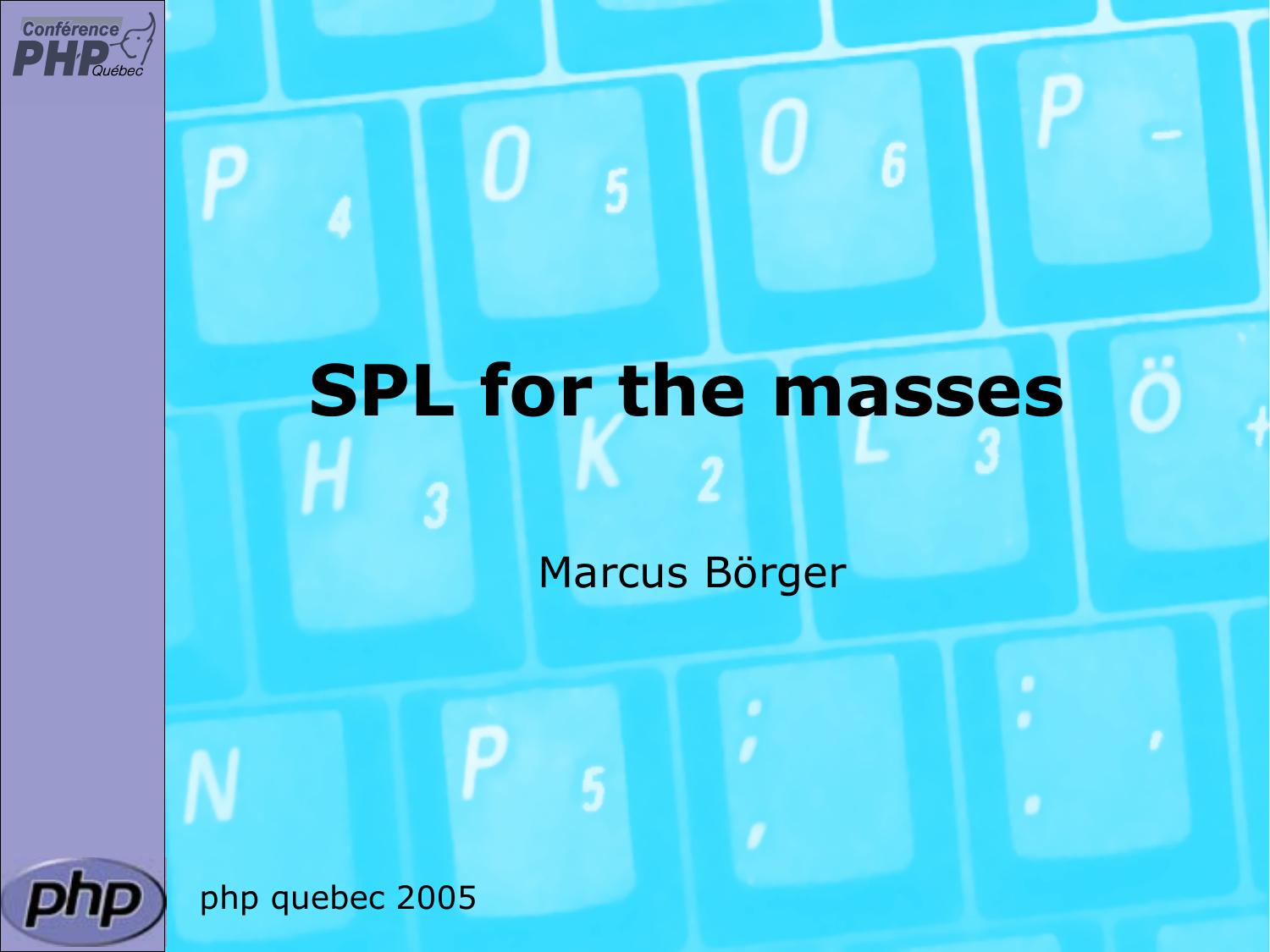





#### A collection of standard interfaces and classes

A few helper functions



Marcus Börger National SPL for the masses 2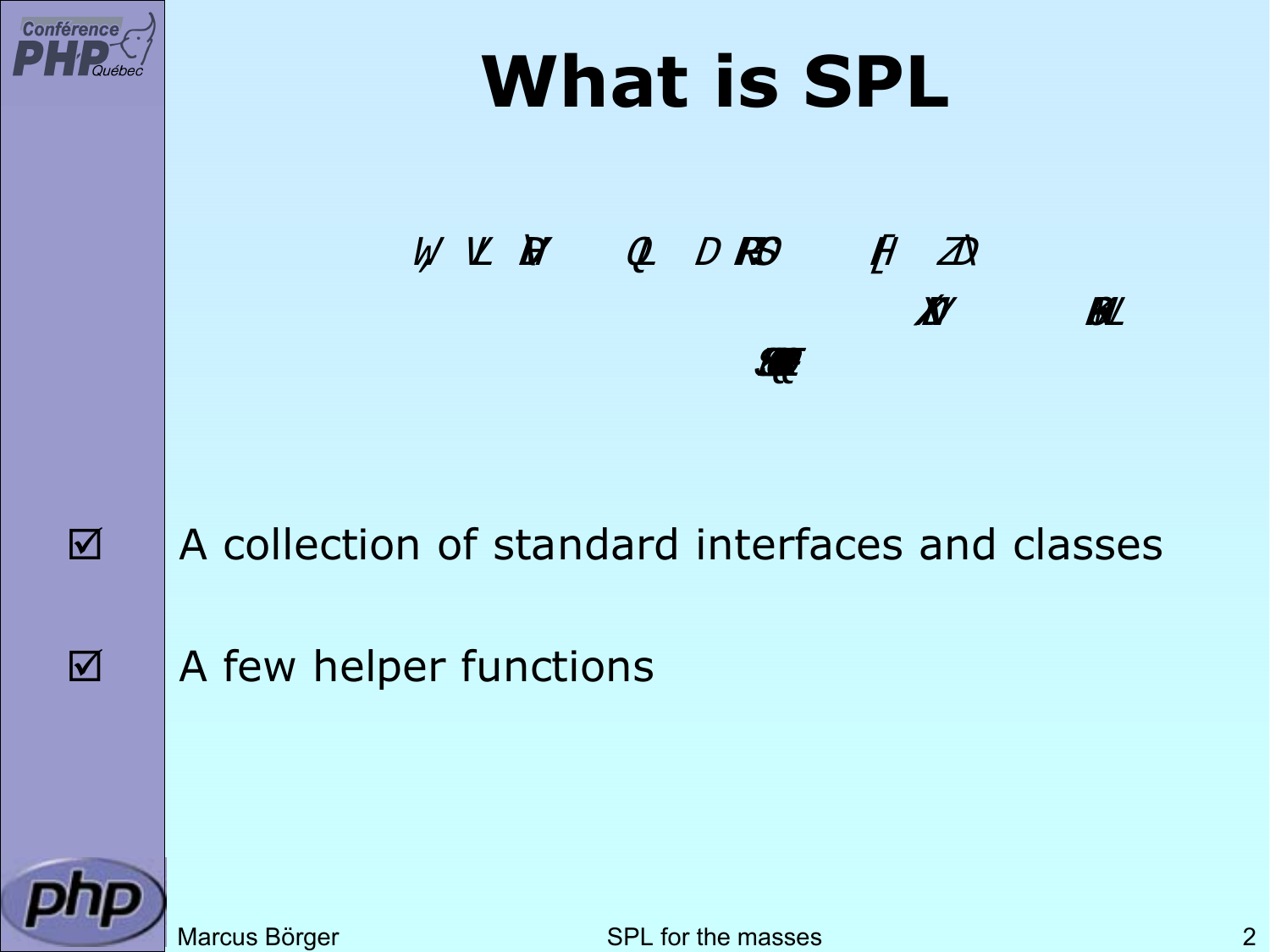

 $\overline{\mathbf{M}}$ 

#### What is SPL about & what for

- $\overline{\mathbf{M}}$  Captures some common patterns ⊠ More to follow
	- Advanced Iterators
	- Functional programming
- $\overline{\mathbf{M}}$  Exception hierarchy with documented semantics
	- Makes autoload() useable



 $\overline{\mathbf{M}}$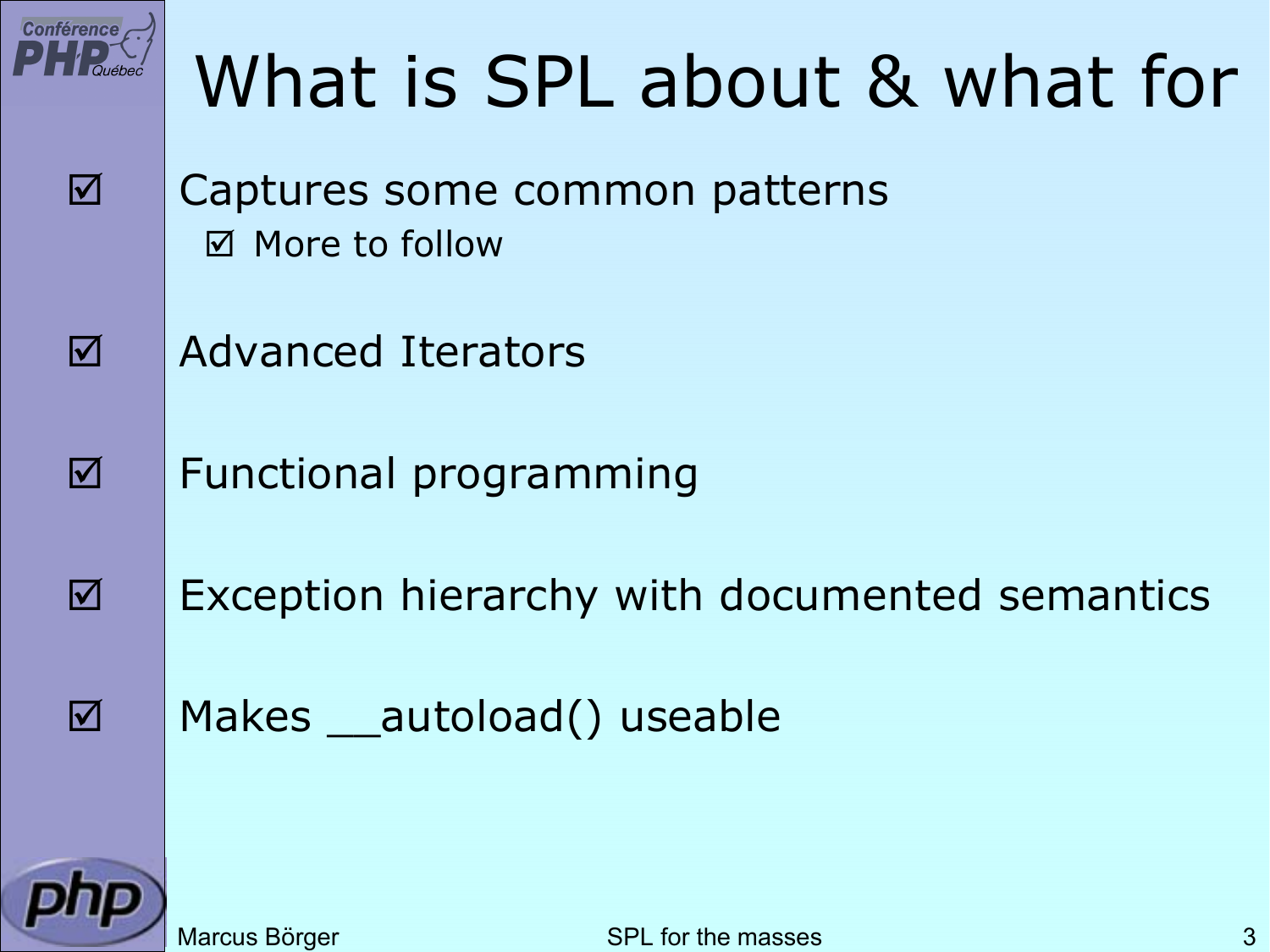

#### What are Iterators



 Iterators are a concept to iterate anything that contains other things. Examples:

- ⊠ Values and Keys in an array
- $\overline{\bm{\mathsf{V}}}$ Text lines in a file
- ⊠ Database query results
- $\boxtimes$  Files in a directory
- $\overline{\bm{\mathsf{V}}}$ Elements or Attributes in XML
- $\boxtimes$  Bits in an image
- ⊠ Dates in a calendar range

 $\overline{\mathbf{M}}$ 

Iterators allow to encapsulate algorithms

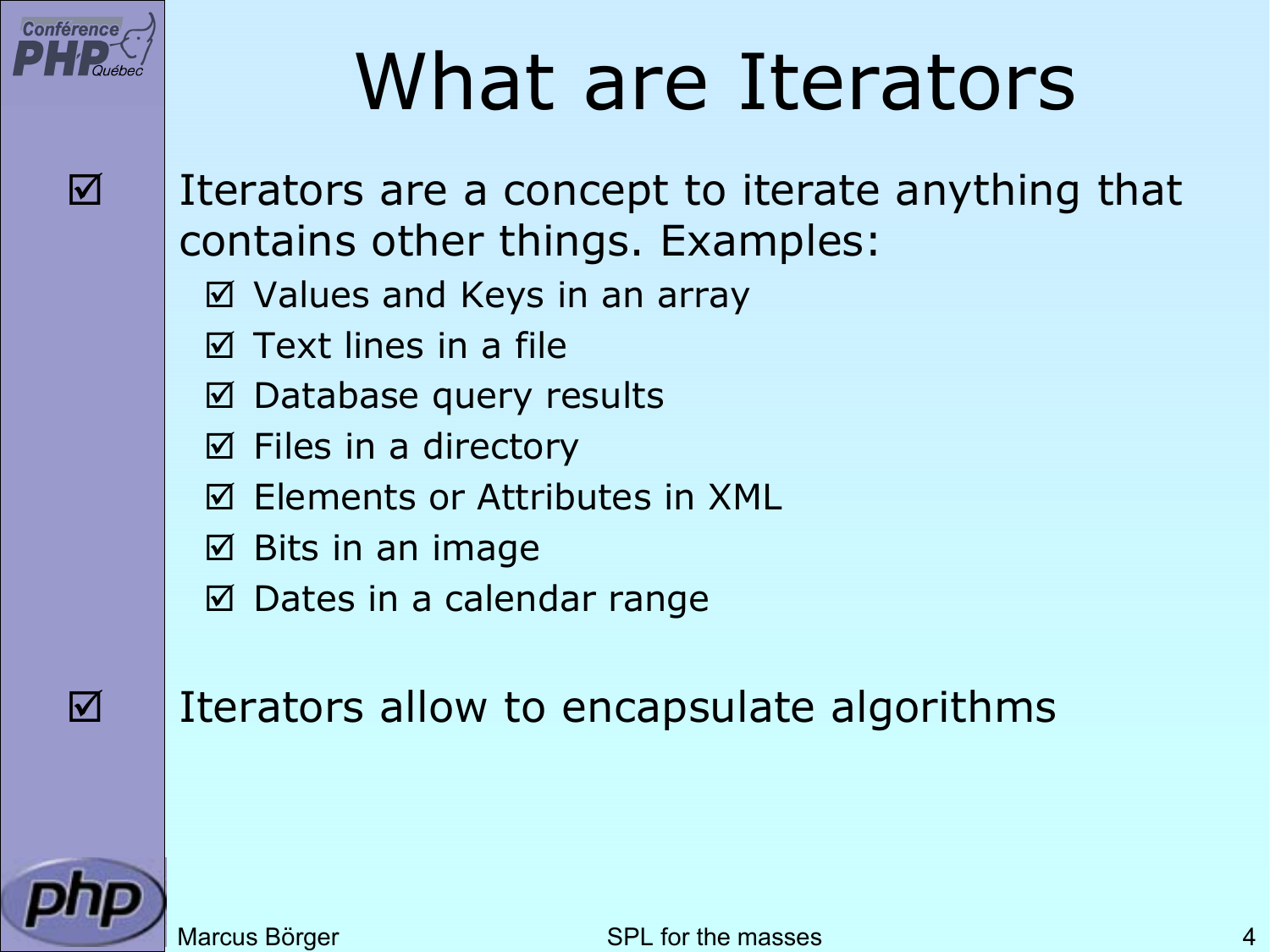

 $\overline{\mathbf{M}}$ 

 $\overline{\mathbf{M}}$ 

### The basic concepts

- Iterators can be internal or external also referred to as active or passive
- $\overline{\mathbf{M}}$  An internal iterator modifies the object itself
	- An external iterator points to another object without modifying it
	- PHP always uses external iterators at engine-level

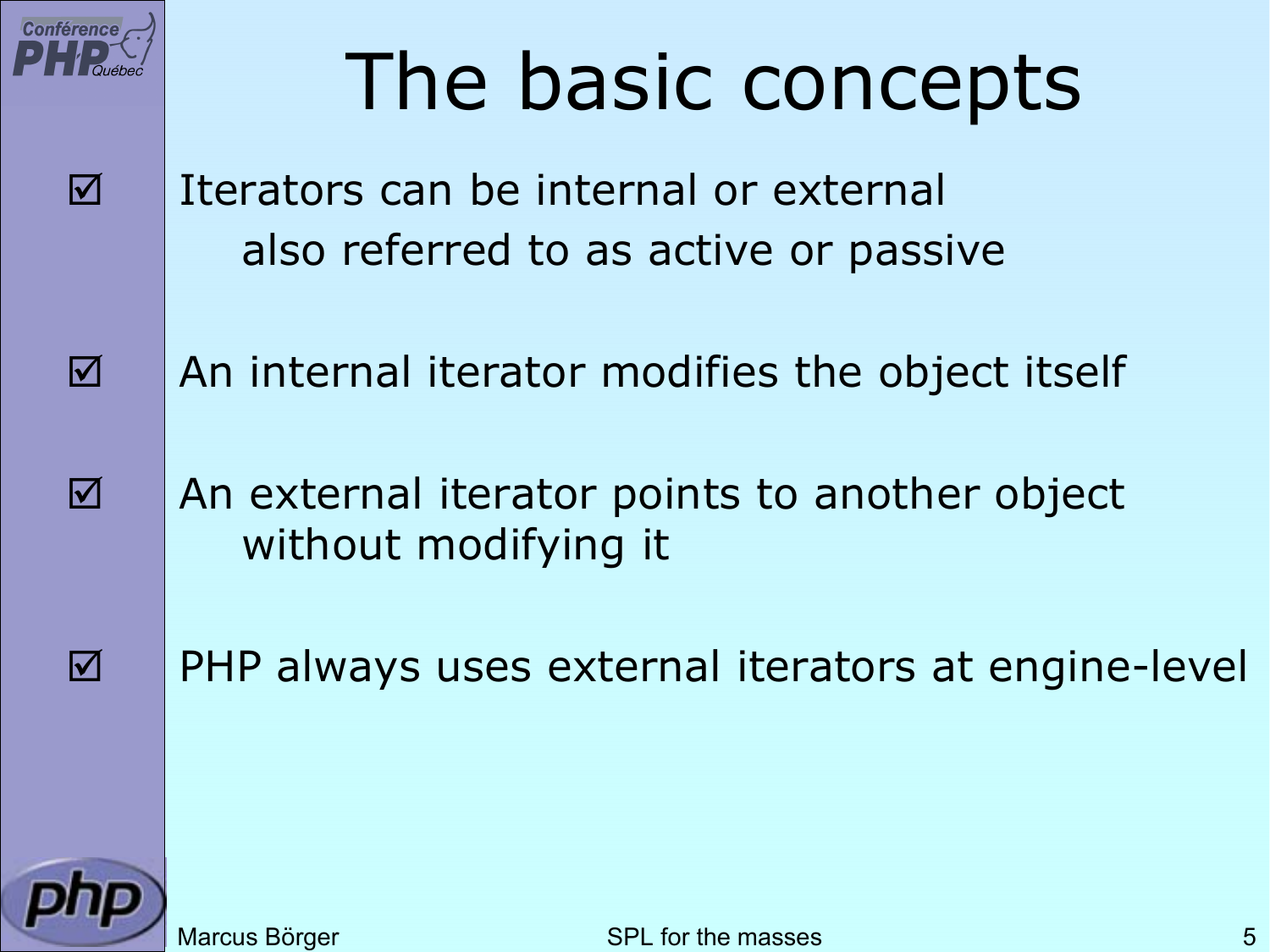

# The big difference



#### **Arrays**

- $\boxtimes$  require memory for all elements
- $\boxtimes$  allow to access any element directly



#### **Iterators**

- $\boxtimes$  only know one element at a time
- $\boldsymbol{\nabla}$ only require memory for the current element
- ⊠ forward access only
- $\boxtimes$  Access done by method calls

#### $\sqrt{ }$

#### **Containers**

- $\Delta$ require memory for all elements
- $\boxtimes$  allow to access any element directly
- $\vert \triangledown$ can create external Iterators or are internal Iterators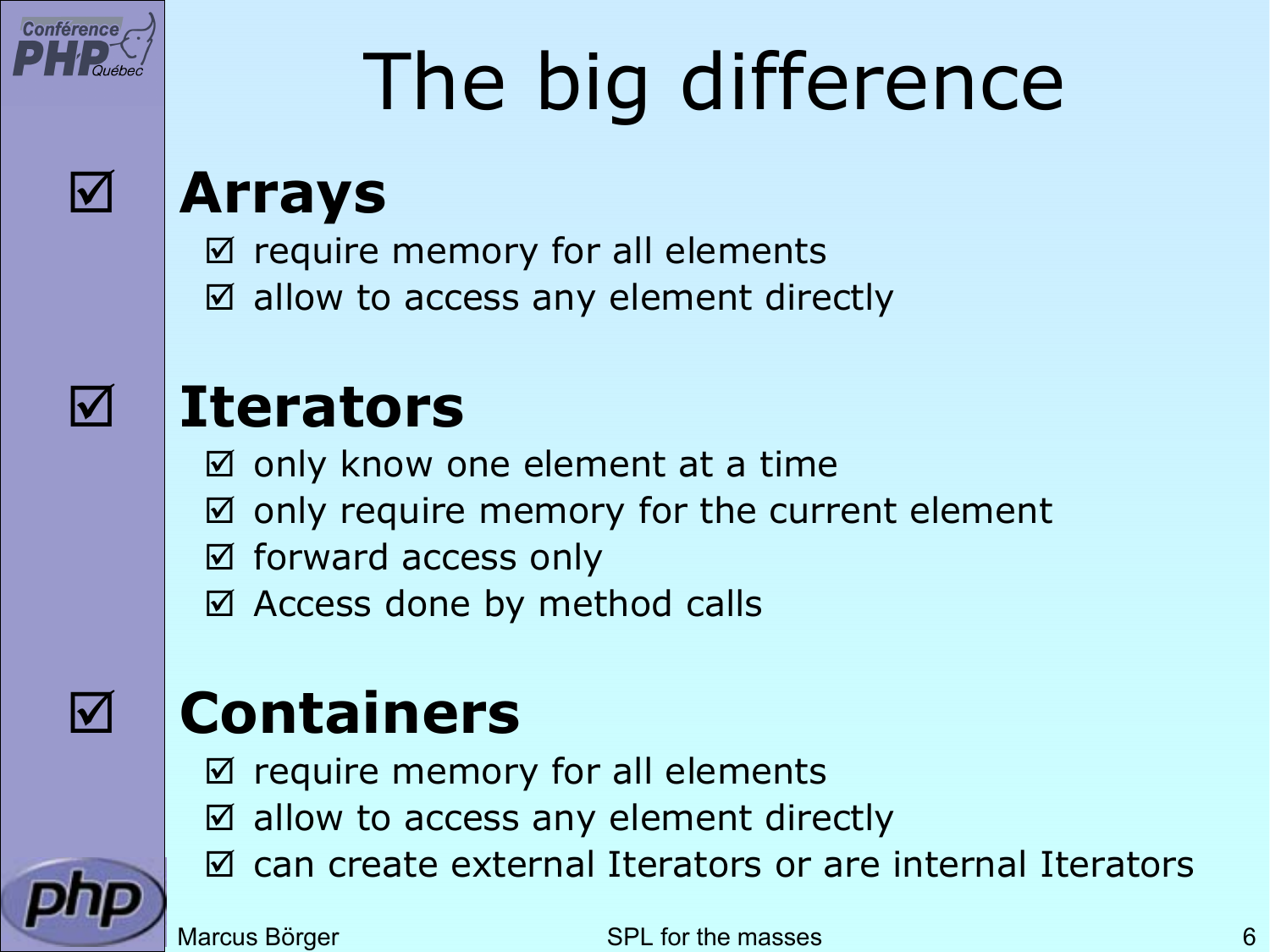

### PHP Iterators

 $\Delta$  $\overline{\mathbf{M}}$  $\overline{\mathbf{M}}$  $\overline{\mathbf{M}}$  $\overline{\mathbf{M}}$   Anything that can be iterated implements Traversable Objects implementing Traversable can be used in foreach User classes cannot implement Traversable Aggregate is used for objects that use external iterators Iterator is used for internal traversal or external iterators



Marcus Börger National SPL for the masses 7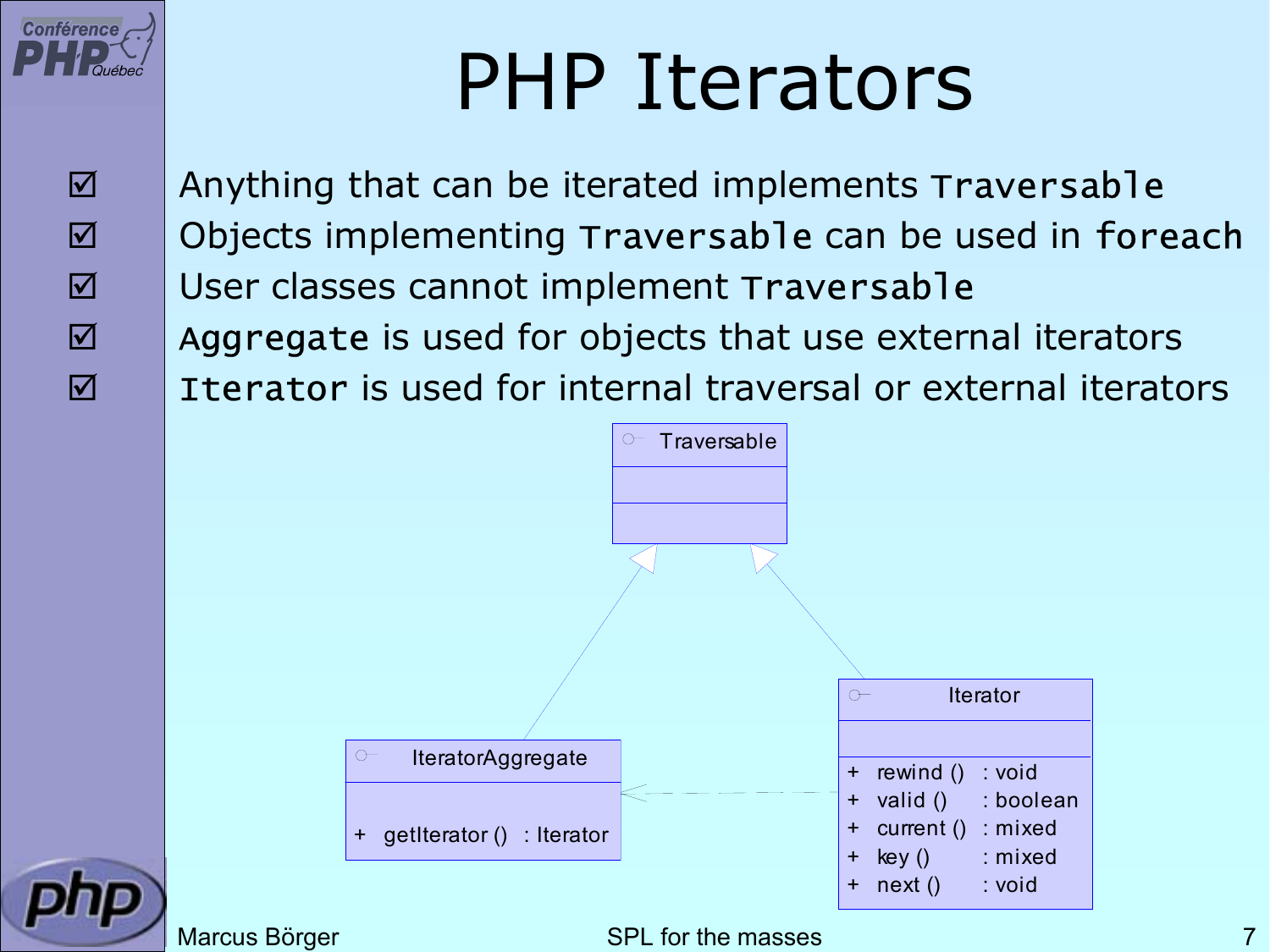## Implementing Iterators



**Conférence** 

#### Marcus Börger SPL for the masses 8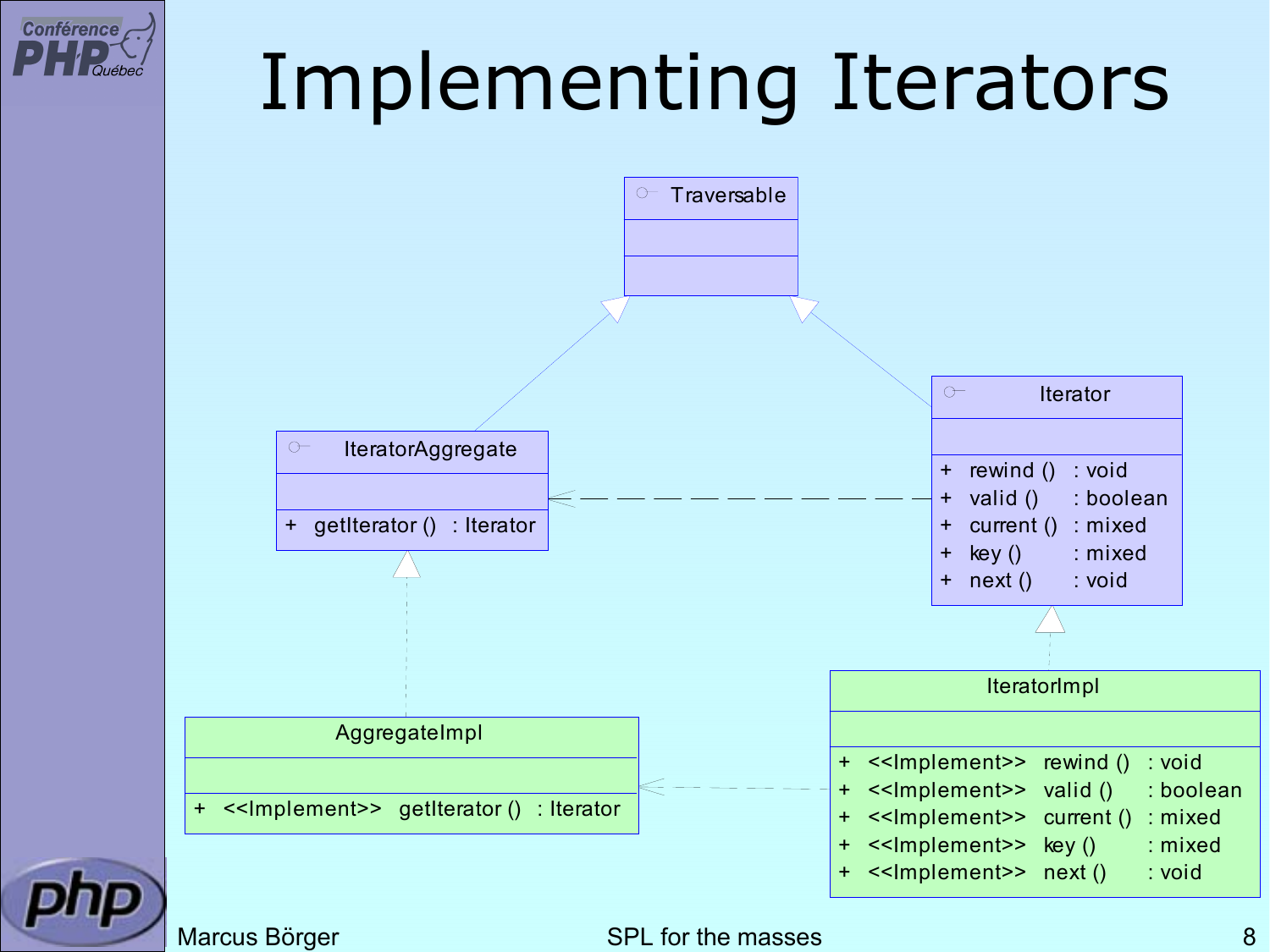

 $\overline{\mathsf{M}}$ 

#### How Iterators work

#### Iterators can be used manually

```
<?php
$o = new ArrayIterator(array(
1, 
2, 
3));
$o->rewind();
while (s_0 \rightarrow \text{valid}() ) {
    $key
= $o->key();
    $val
= $o->current();
    // some code
    $o->next();
}
?>
```
#### Iterators can be used implicitly with **foreach**

```
<?php
$o = new ArrayIterator(array(
1, 
2, 
3));
foreach($o as $key => $val) {
   // some code
}
?>
```
Marcus Börger SPL for the masses 1999 Marcus Börger SPL for the masses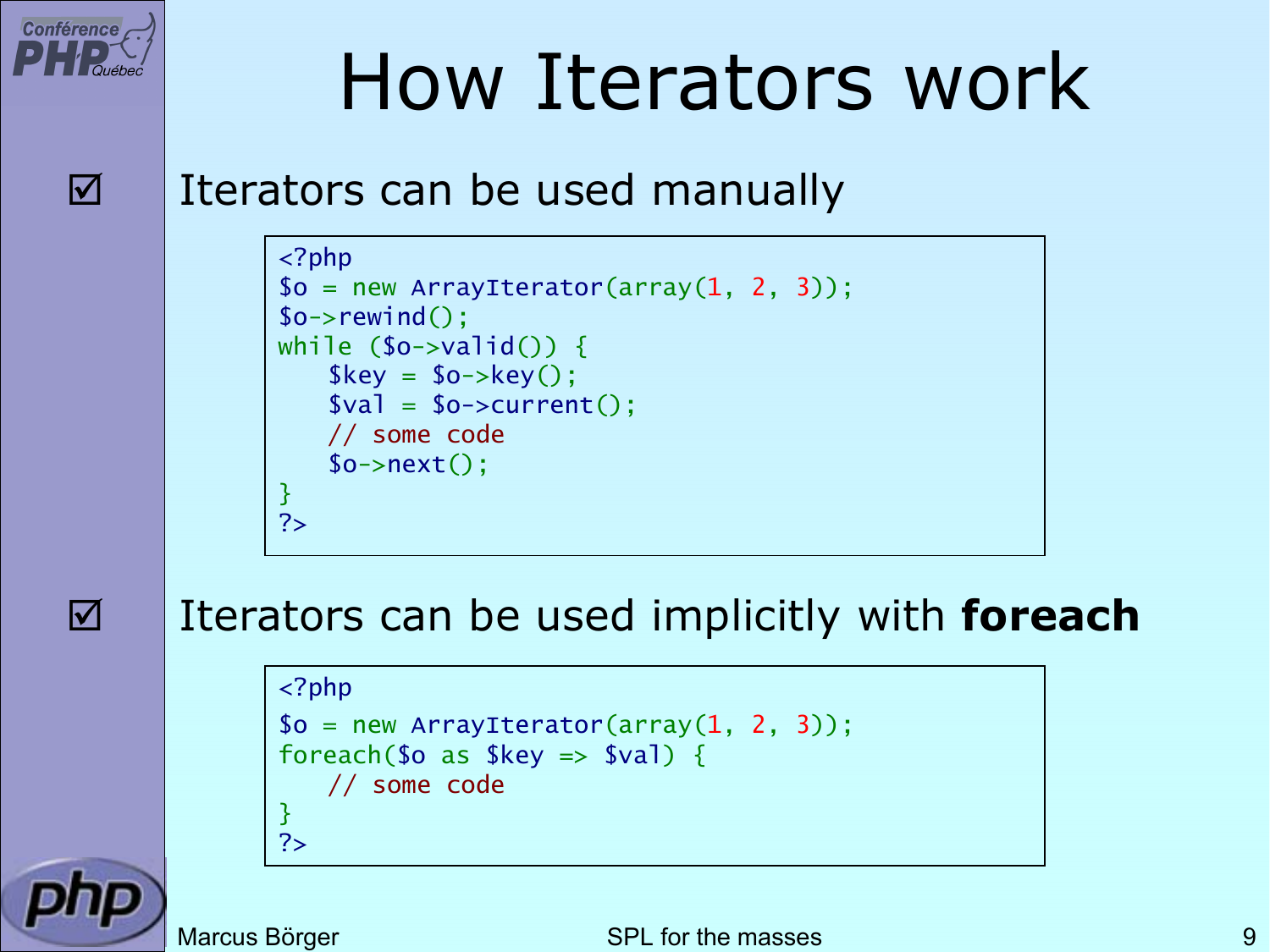

 $\overline{\mathbf{M}}$ 

 $\overline{\mathbf{M}}$ 

 $\overline{\mathbf{M}}$ 

#### Array and property traversal

- **ArrayObject** allows external traversal of arrays
- **ArrayObject** creates **ArrayIterator** instances
	- Multiple **ArrayIterator** instances can reference the same target with different states
- Both implement **SeekableIterator** which allows to 'jump' to any position in the Array directly.

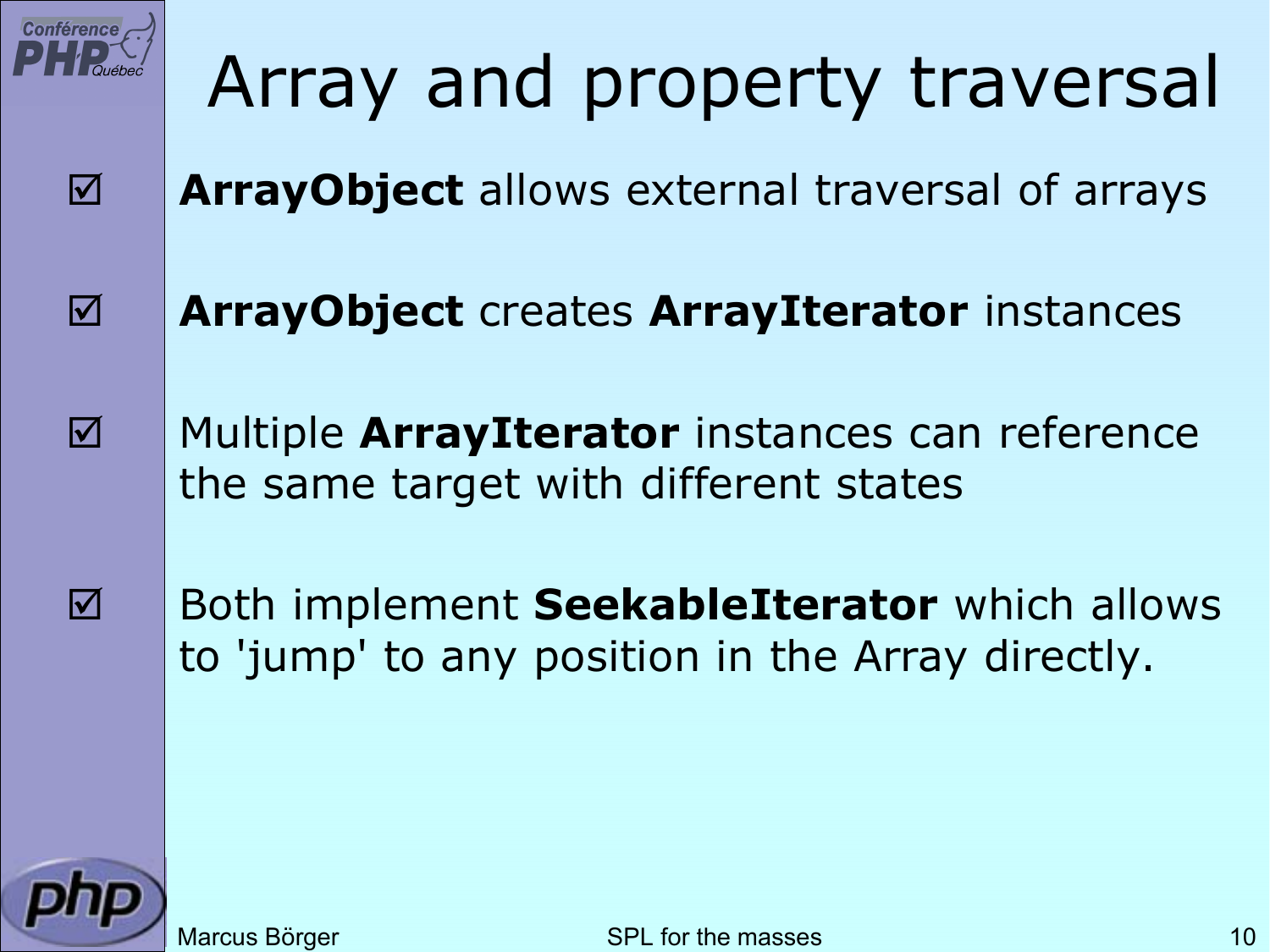

#### Array and property traversal



#### Marcus Börger SPL for the masses 11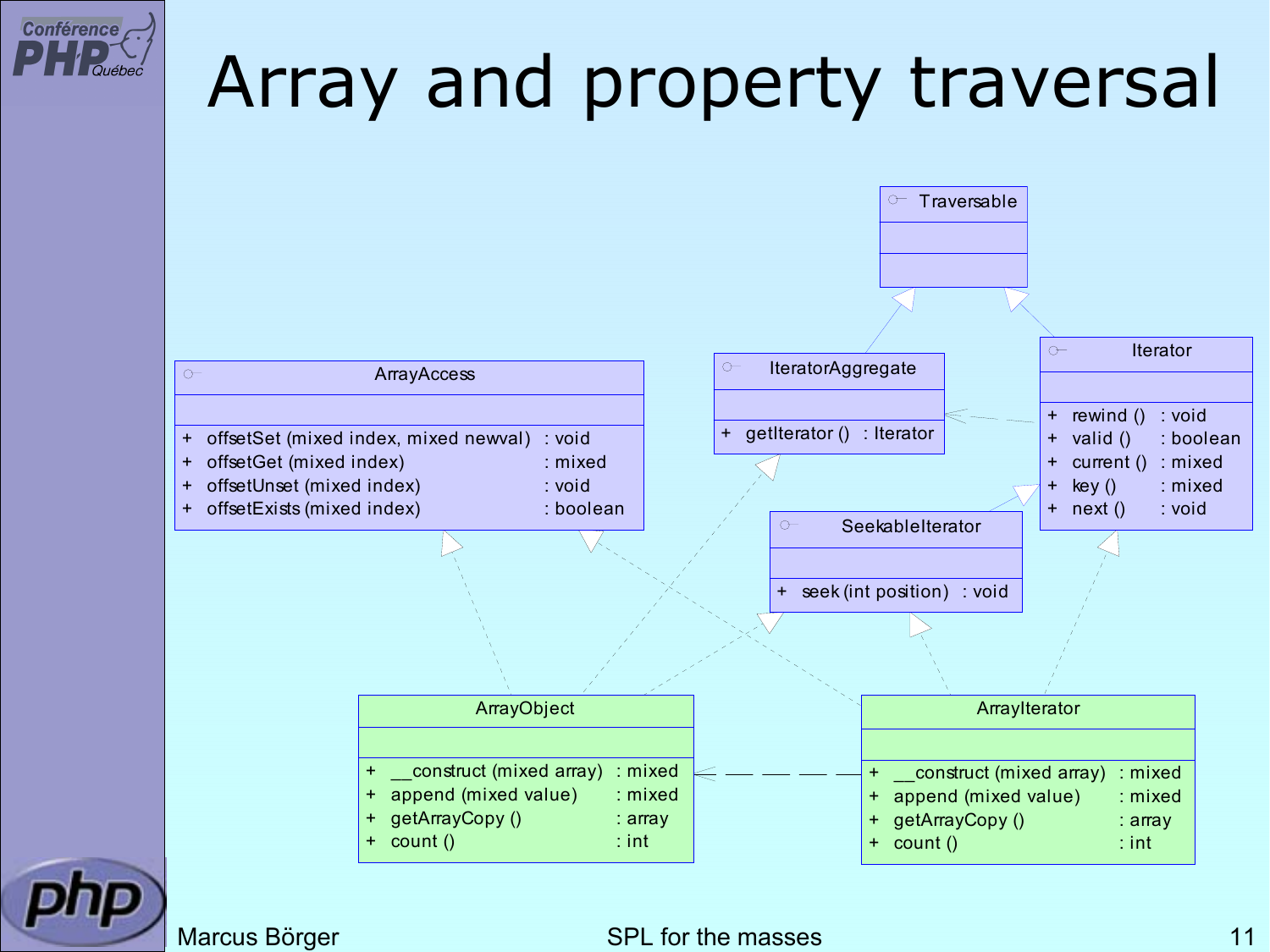

# Functional programming?

 $\overline{\mathbf{M}}$  $\overline{\mathbf{M}}$   Abstract from the actual data (types) Implement algorithms without knowing the data

Example: Sorting

) Sorting requires a container for elements ☞ Sorting requires element comparison  $\circledast$  Containers provide access to elements

) Sorting and Containers must not know data

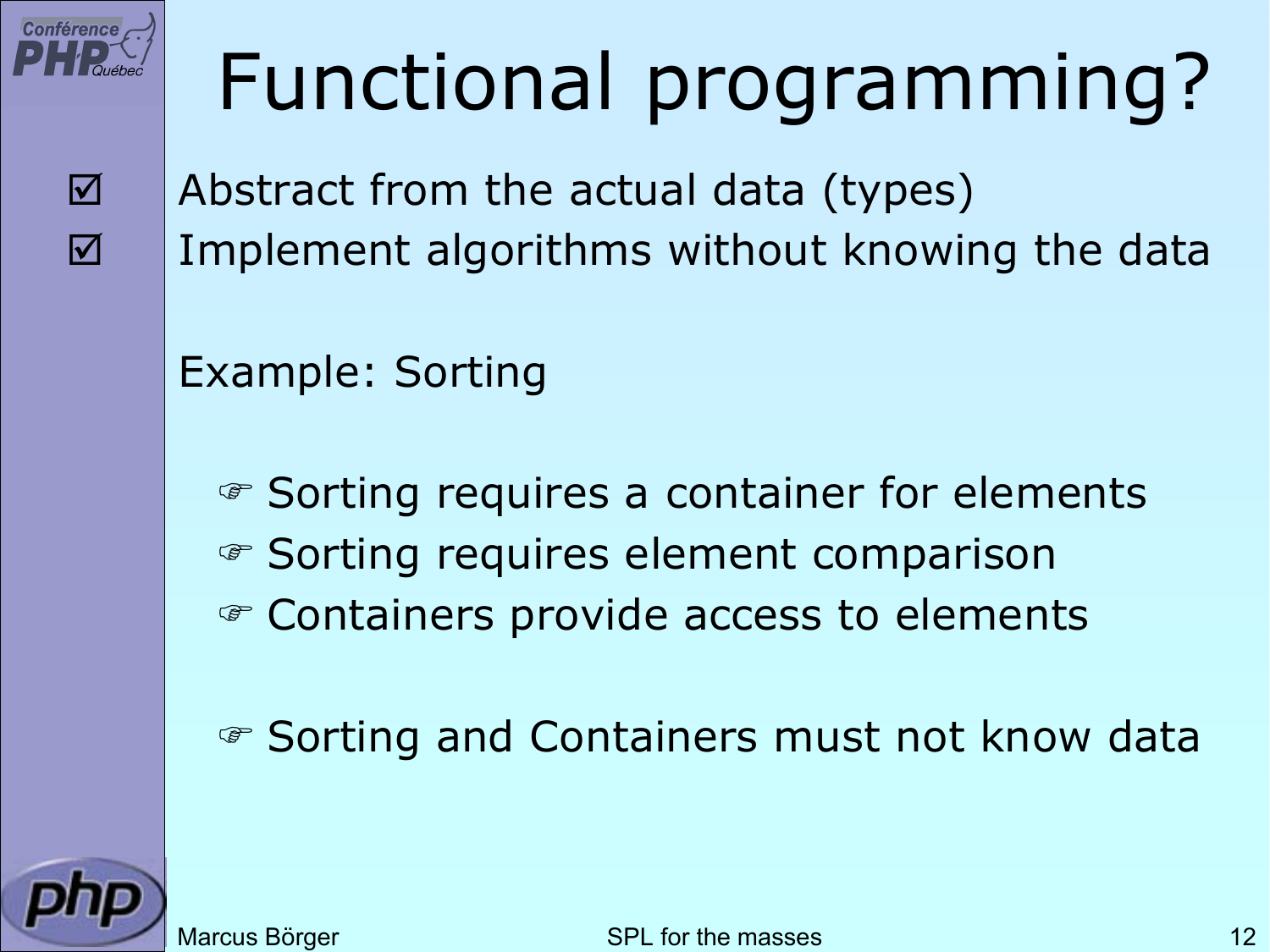

### An example

 $\overline{\mathbf{M}}$  $\overline{\mathbf{M}}$   Reading a menu definition from an array Writing it to the output

#### Problem

- ) Handling of hierarchy
- **Example 23 Detecting recursion**
- **Example 15 Formatting the output**

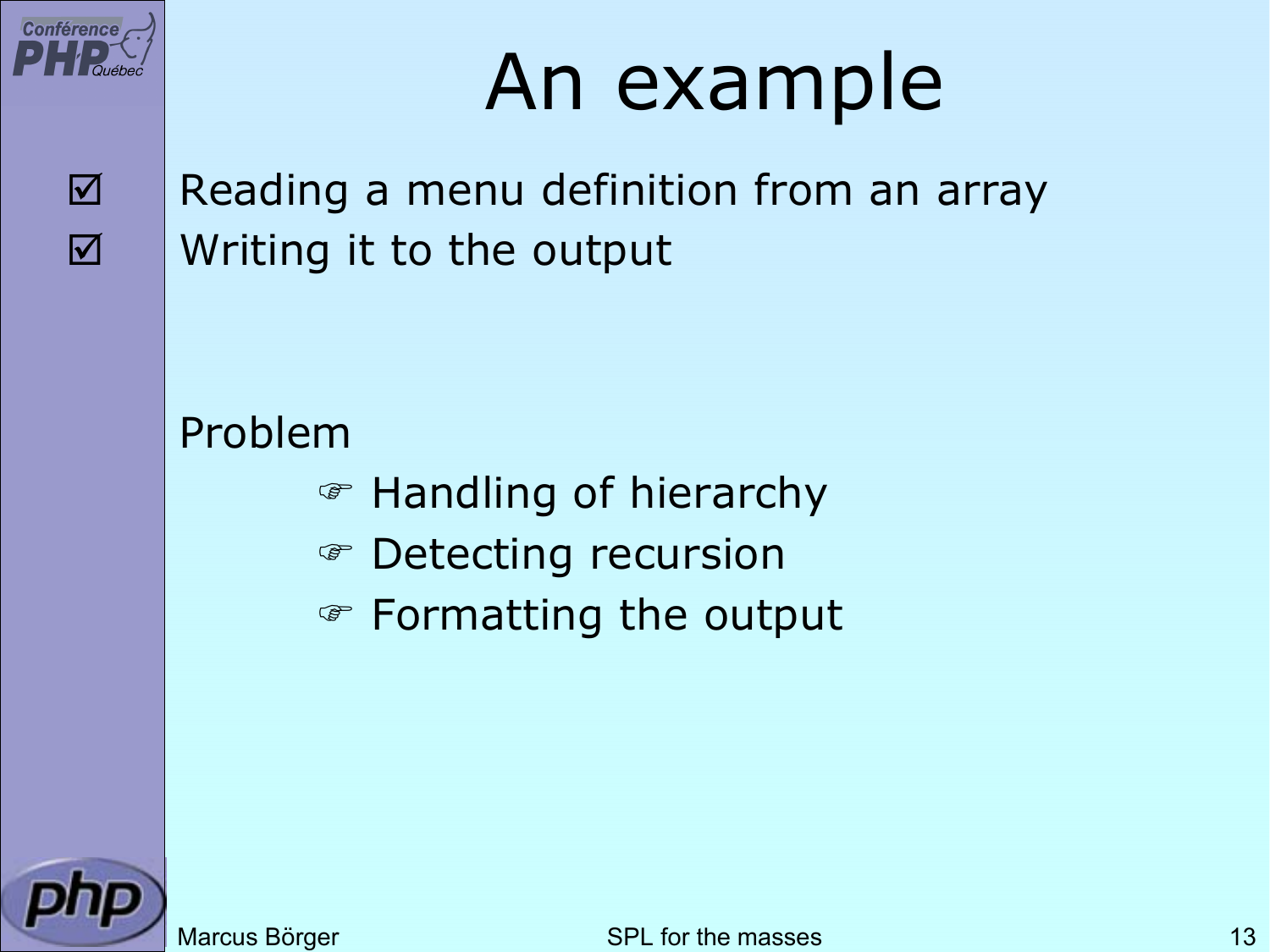

 $\Delta$ 

 $x^2$ 

### Recursion with arrays

 A typical solution is to directly call array functions No code reuse possible

```
<?php
function recurse_array
($ar
)
\{// do something before recursion
    while (!is_null(key
($ar))) {
       if
(is_array
(current
($ar))) {
          recurse_array
(current
($ar));
      }
      // do something
       next
($ar);
    }
    // do something after recursion
}
?>
```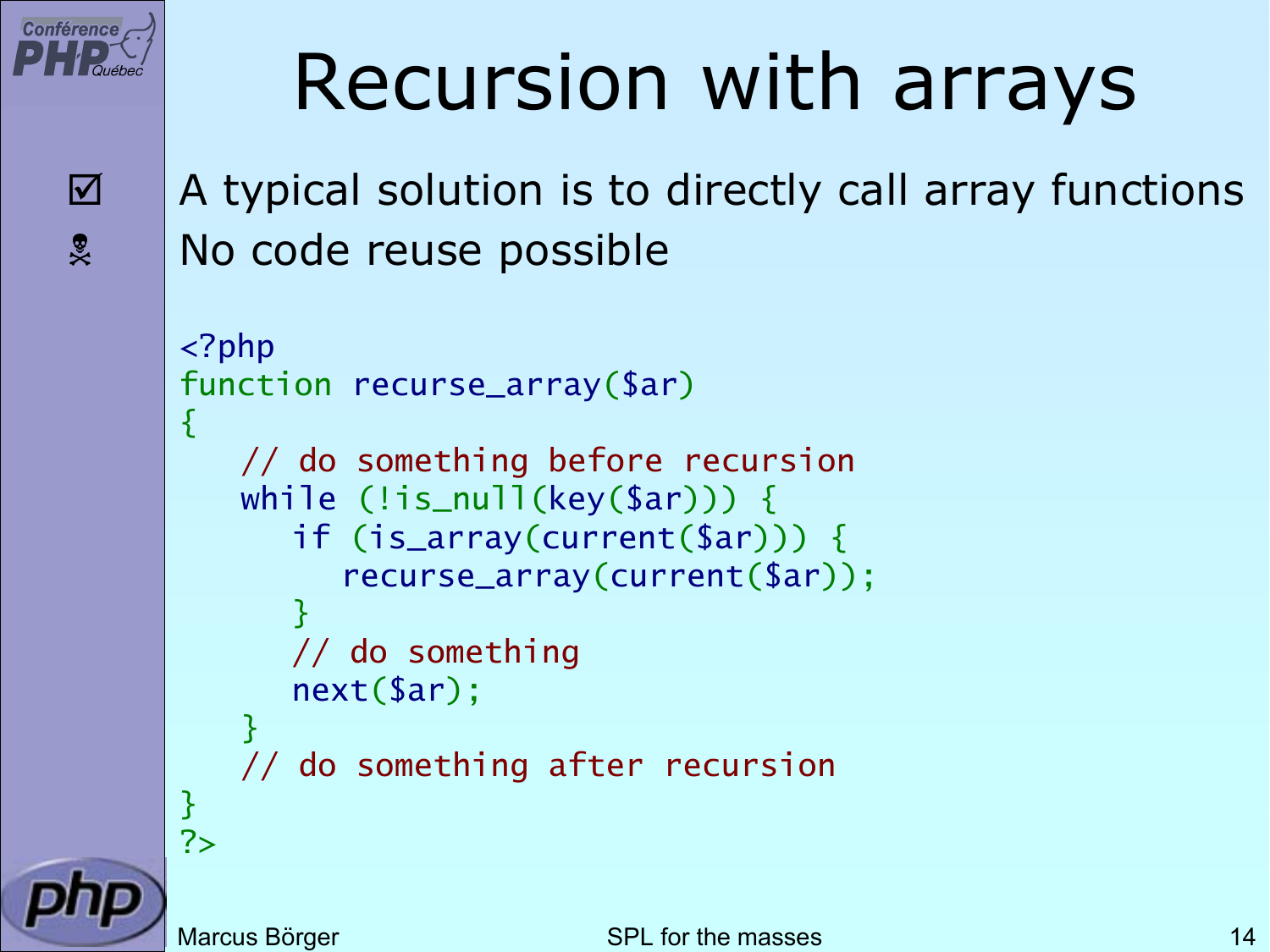

## Detecting Recursion

- An array is recursive
	- $\boxtimes$  If the current element itself is an Array
	- $\boxtimes$  In other words current() has children
	- $\boxtimes$  This is detectable by is\_array()
	- $\boxtimes$  Recursing requires creating a new wrapper instance for the child array
	- $\boxtimes$  RecursiveIterator is the interface to unify Recursion
	- $igi$  RecursiveIteratorIterator handles the recursion

```
class RecursiveArrayIterator
    extends ArrayIterator implements RecursiveIterator
{
```

```
function hasChildren() {
   return is_array
($this->current());
```

```
}
function getChildren() {
   return new RecursiveArrayIterator
($this->current());
```
}

}<br>}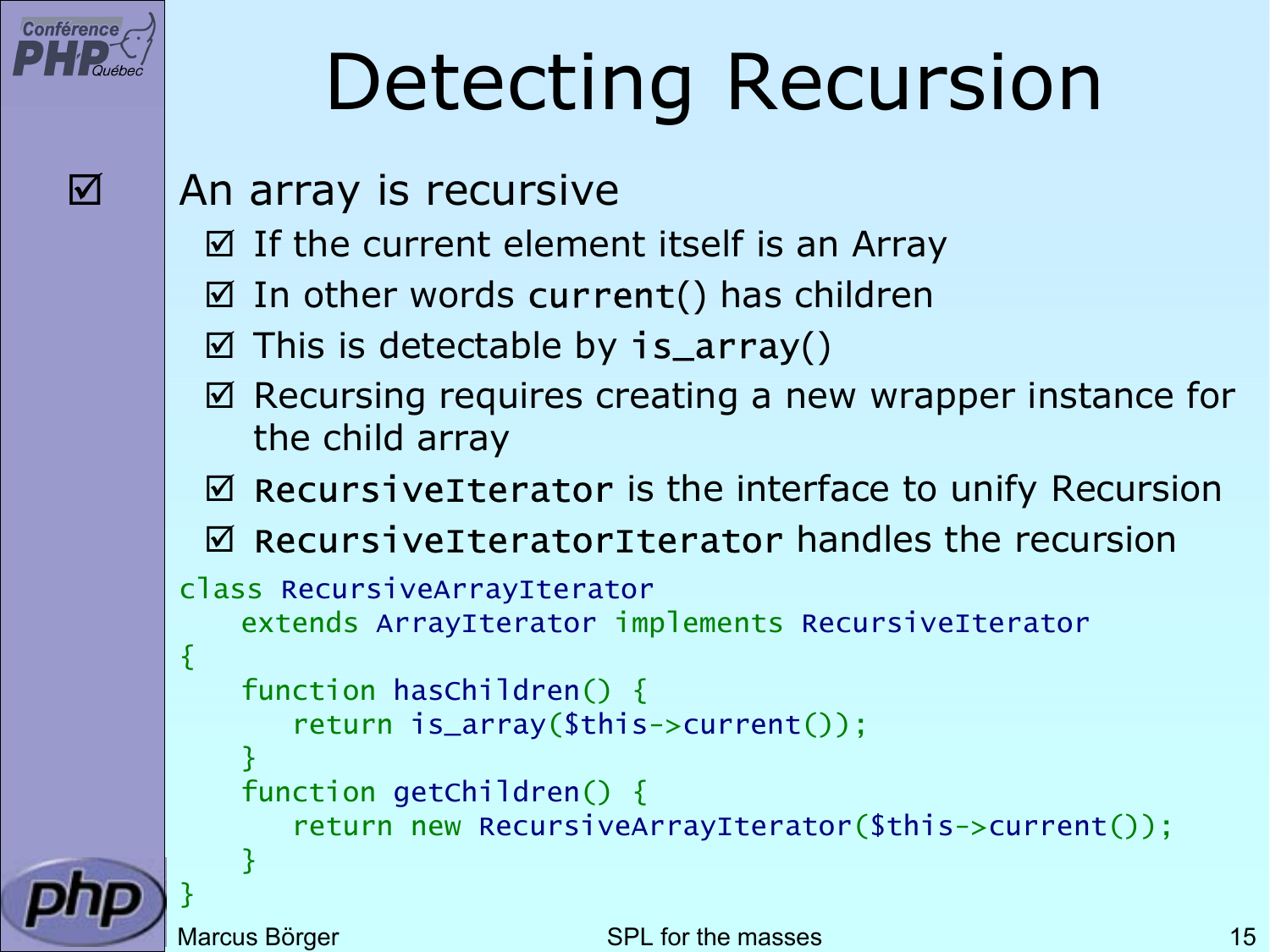



Marcus Börger SPL for the masses 16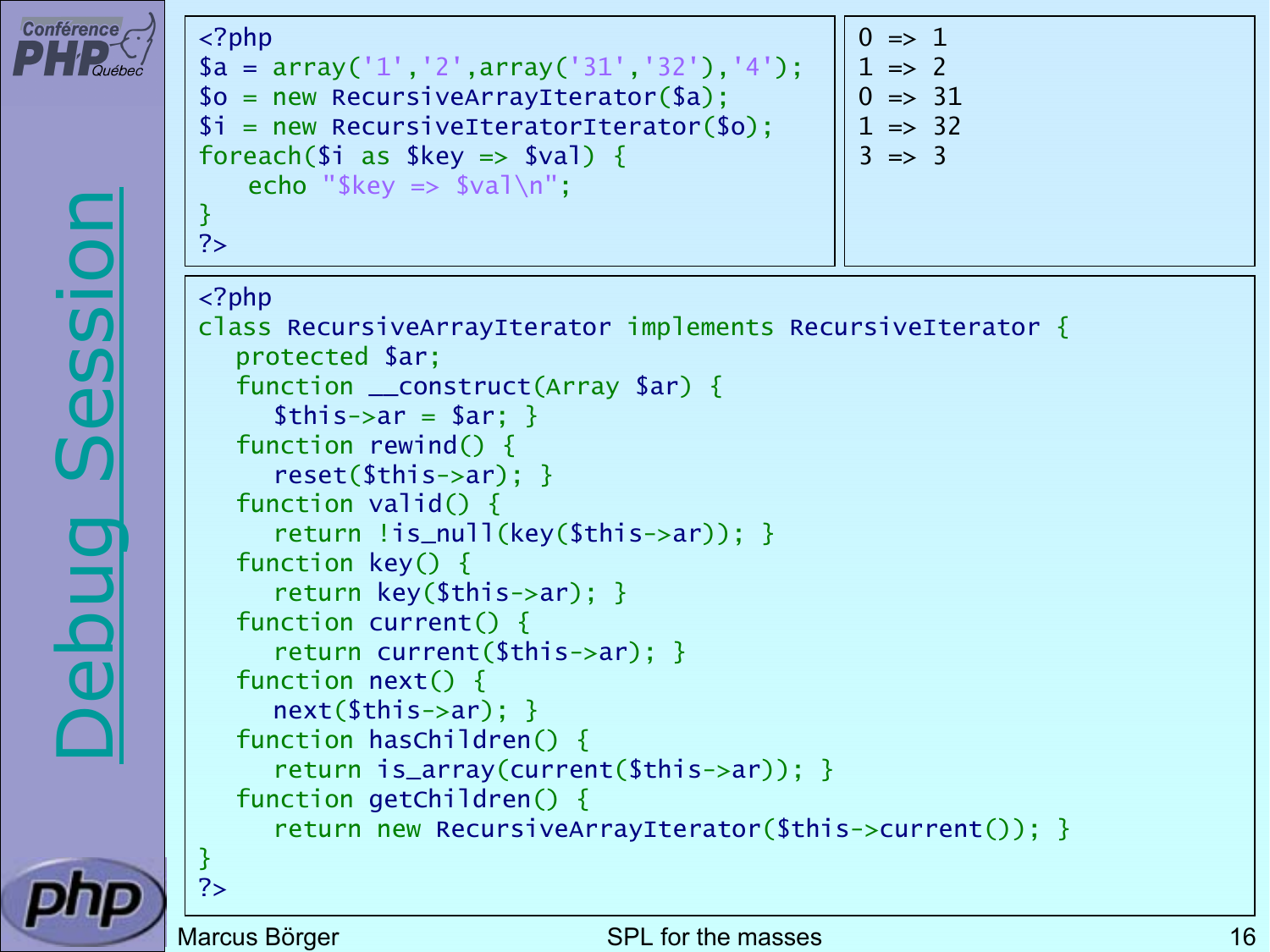

#### Making ArrayObject recursive

 $\overline{\mathbf{M}}$ 

```
 Change class type of ArrayObjects Iterator
  ) We simply need to change getIterator()
```

```
<?php
class RecursiveArrayObject
   extends ArrayObject
{
   function getIterator() {
       return new RecursiveArrayIterator
($this);
   }
<u>}</u>
?>
```
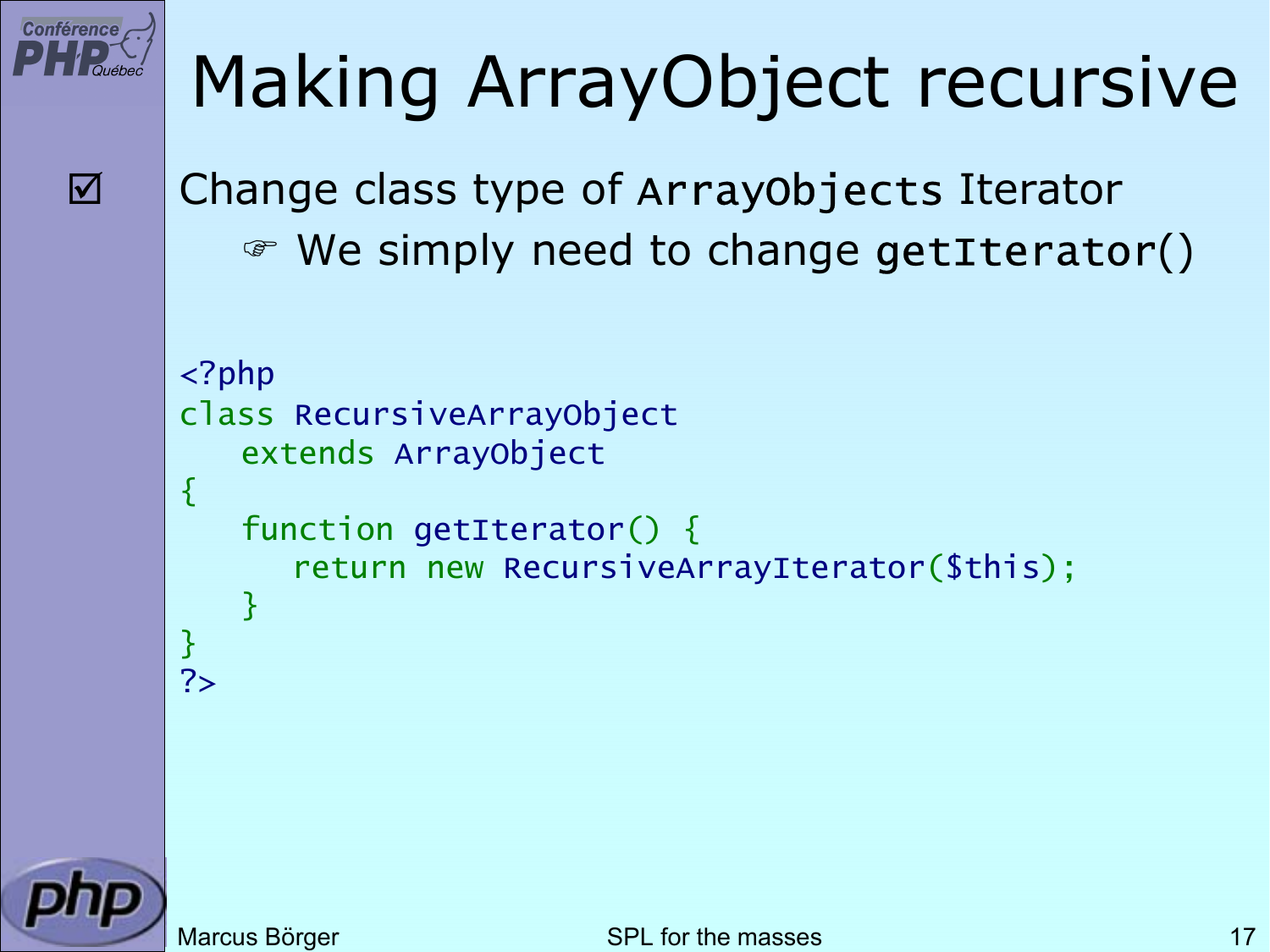

### Output HTML

Problem how to format the output using  $\langle u \rangle$ ) Detecting recursion begin/end

```
<?php
class MenuOutput
   extends RecursiveIteratorIterator
{
   function __construct
(Menu $m) {
      parent::__construct
($m);
   }<br>}
   function beginChildren() {
      echo str_repeat(' ',$this->getDepth())."<ul>\n";
   }<br>}
   function endChildren() {
      echo str_repeat(' ',$this->getDepth())."</ul>\n";
   }<br>}
}
?>
```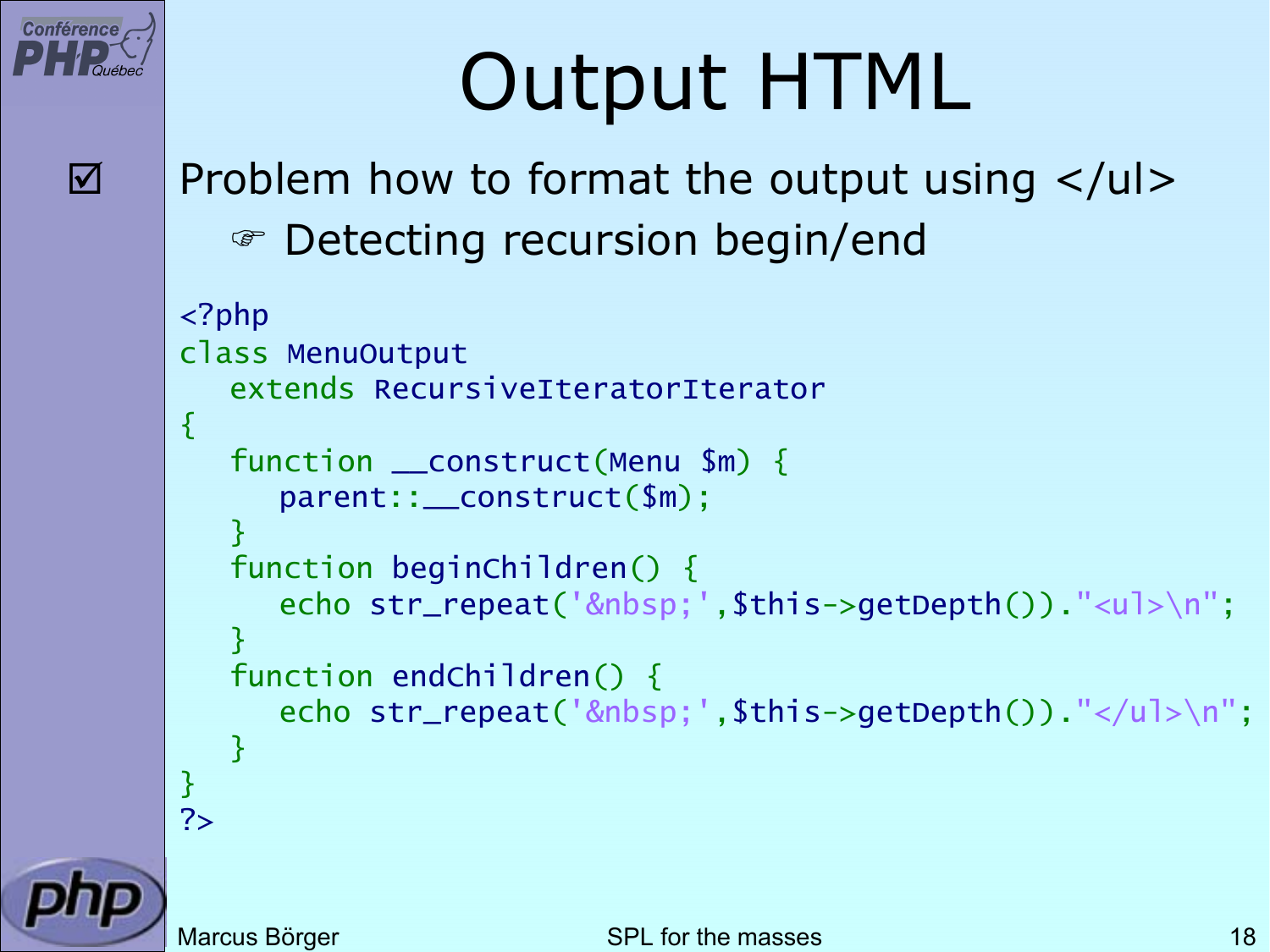## Output HTML

```
 Problem how to write the output
    \mathcal P Echo the output within foreach
\langle?php
class MenuOutput
    extends RecursiveIteratorIterator
{
    function __construct
(Menu $m) {
        parent::__construct
($m);
    }<br>}
    function beginChildren() {<br>;echo str_repeat('&nbsp
    echo str_repeat(' ',$this->getDepth())."<ul>\n";<br>}
   function endChildren() {
        echo str_repeat(' ',$this->getDepth()+1)."</ul>\n";
    }
}<br>}
$ar = array('1','2',array('31','32'),'4');<br>$it = new MenuOutput(new RecursiveArrayIterator($ar));
echo "<ul>\n"; // for the intro
foreach($it as $m) {
    echo str_repeat(' ',$it->getDepth()+1) "<li>$m</li>\n";
}
echo "\langle u \rangle > n"; // for the outro
?>\langle u \rangle<li>1</li>
                                                                   <li>2</li>
                                                                     <sub>u</sub><sub>l</sub></sub></sub>
                                                                     \langleli>31</li>
                                                                     <li>32</li>
                                                                     \langle/ul>
                                                                   <li>4</li>
                                                                   \langle u| \rangle
```
 $\overline{\mathbf{M}}$ 

**Conférence**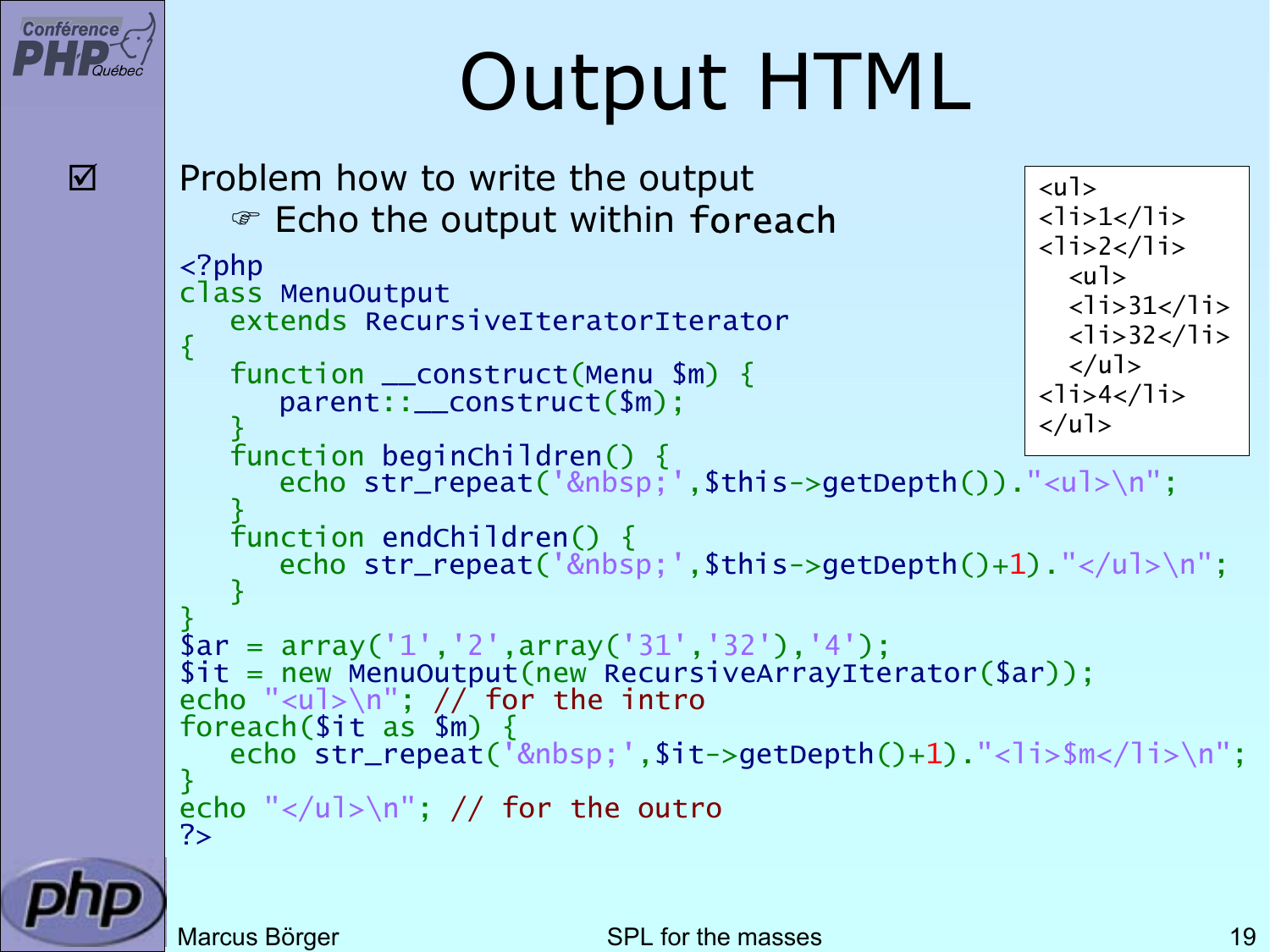

# Filtering

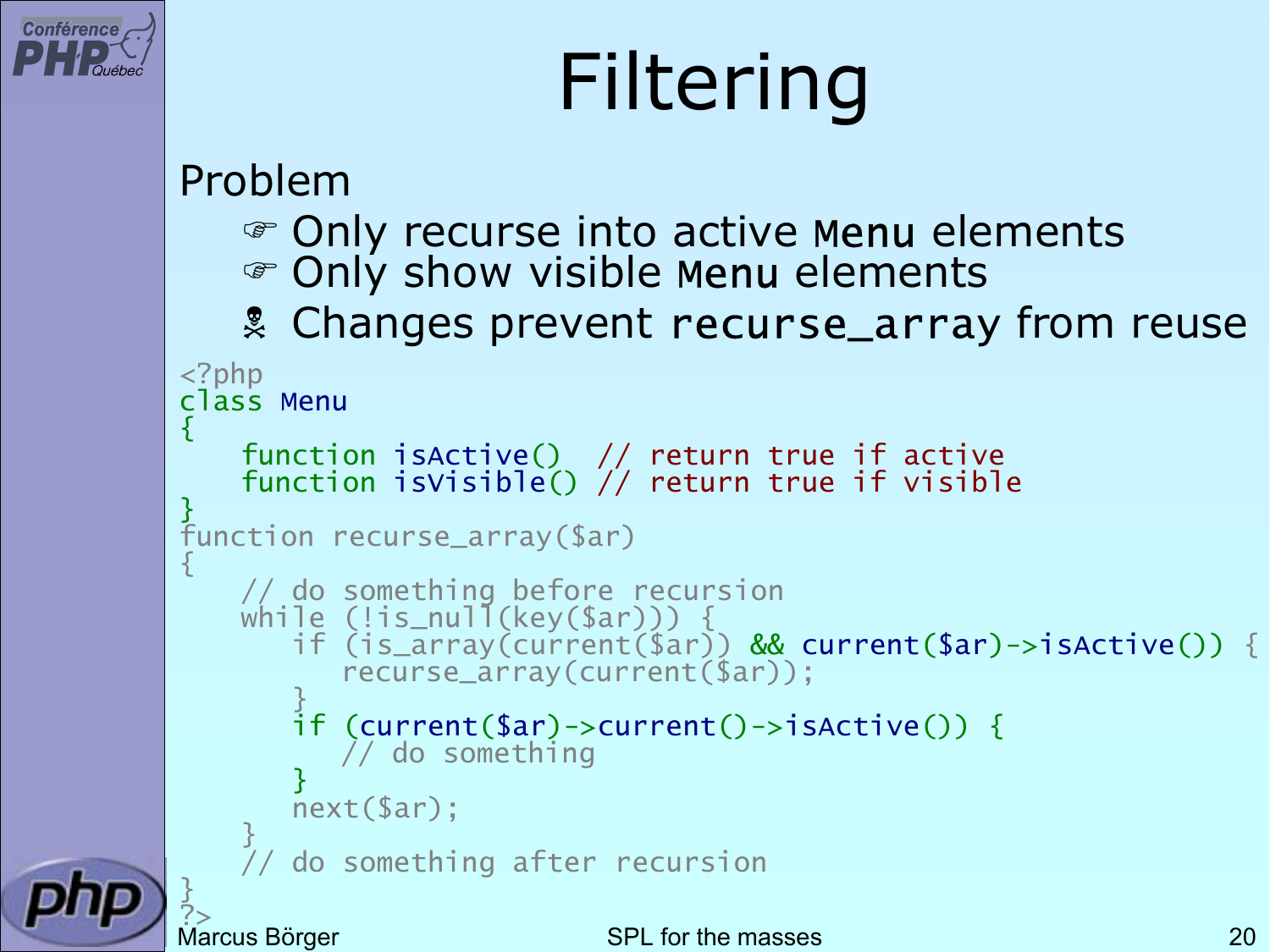

# Filtering

Solution Filter the incoming data ) Unaccepted data simply needs to be skipped  $\mathcal{F}$  Do not accept inactive menu elements ) Using a FilterIterator

#### <?php

```
class Menu extends RecursiveArrayIterator
{
   function isActive() // return true if active
   function isVisible() // return true if visible
}<br>}
```


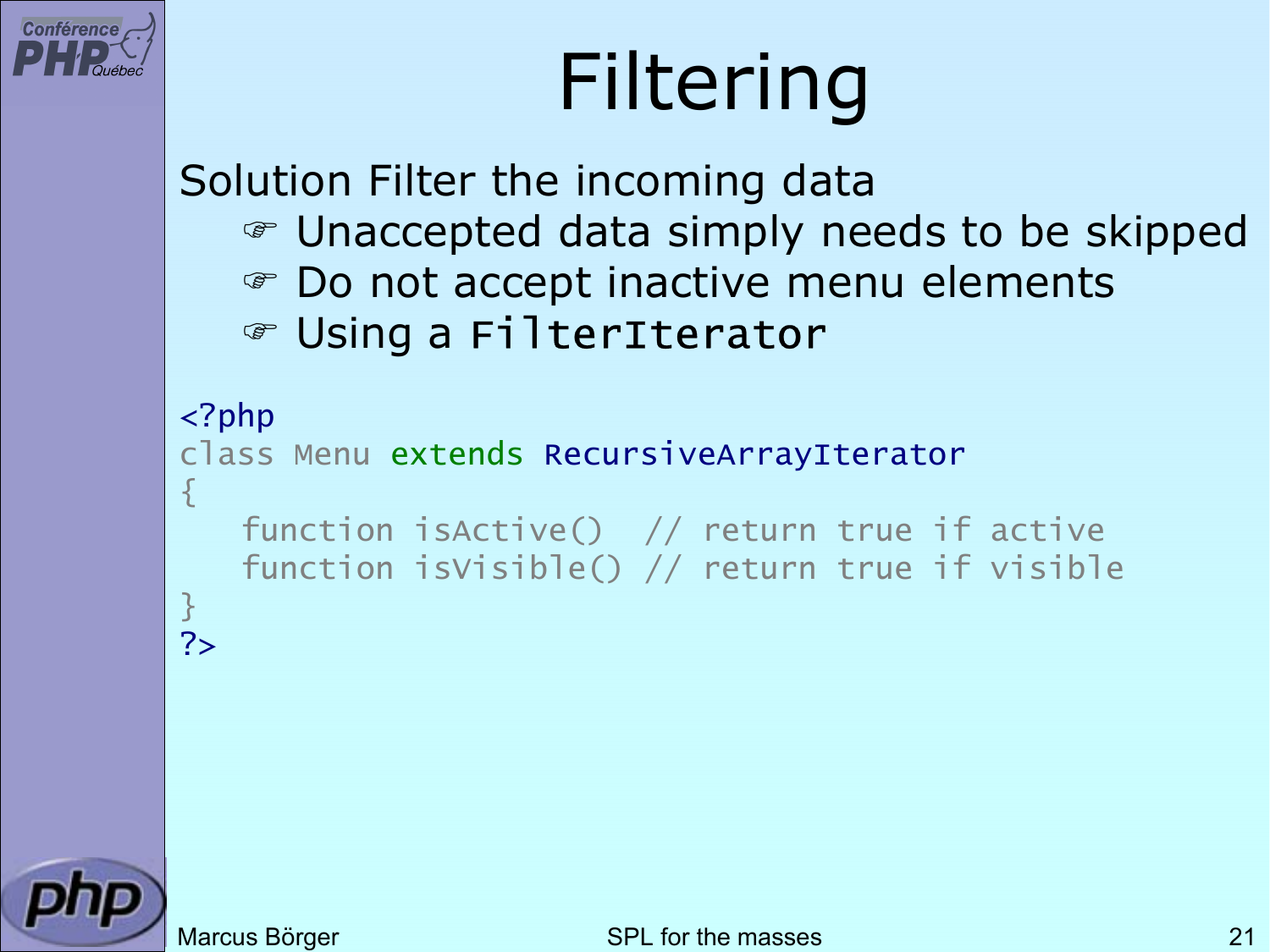

#### FilterIterator

#### FilterIterator is an abstract OuterIterator

- $\boxtimes$  Constructor takes an Iterator (called inner iterator)
- $\boxtimes$  Any iterator operation is executed on the inner iterator
- $\boxtimes$  For every element accept() is called after current/key
- $\rightarrow$  All you have to do is implementing accept()

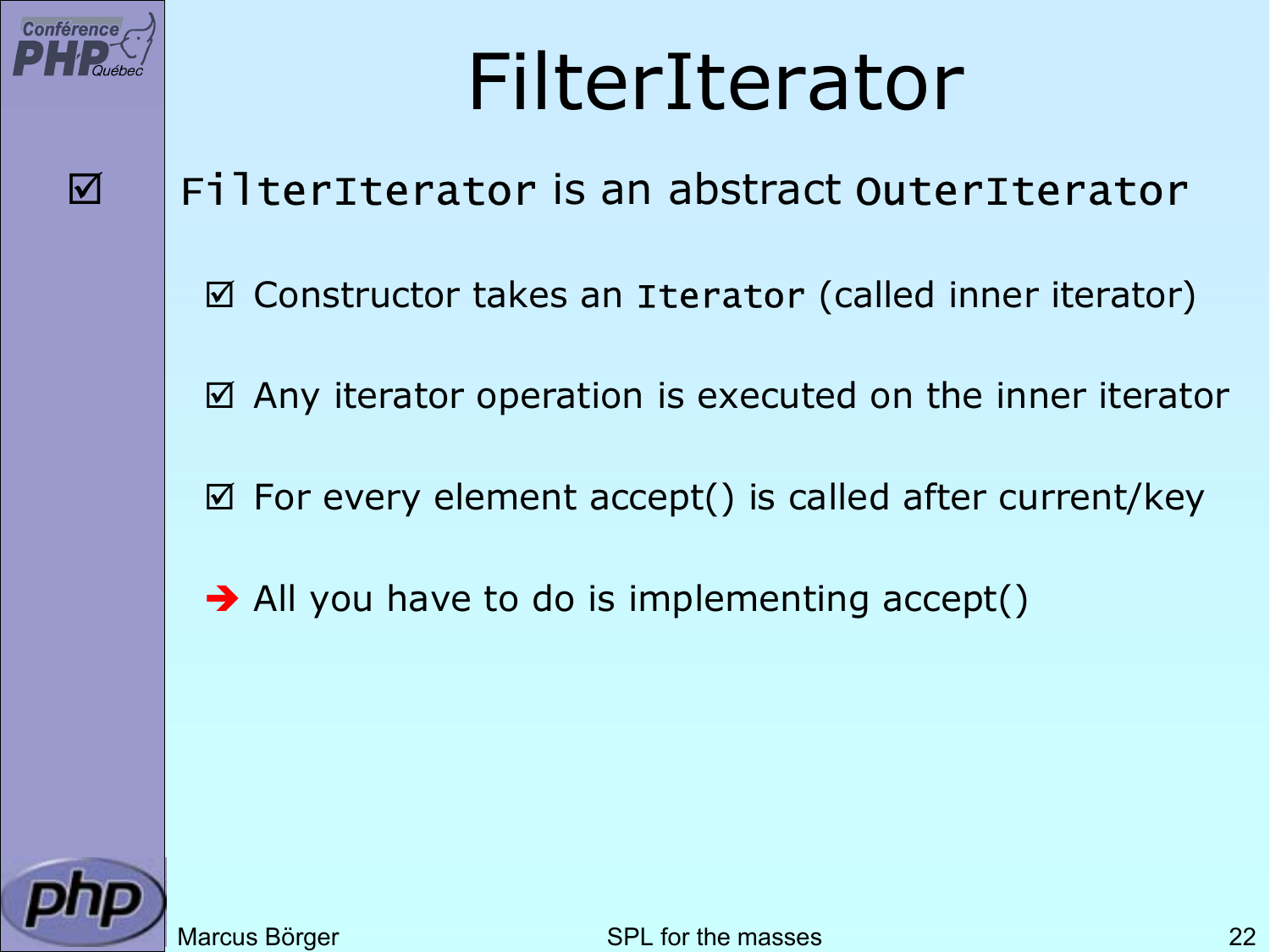

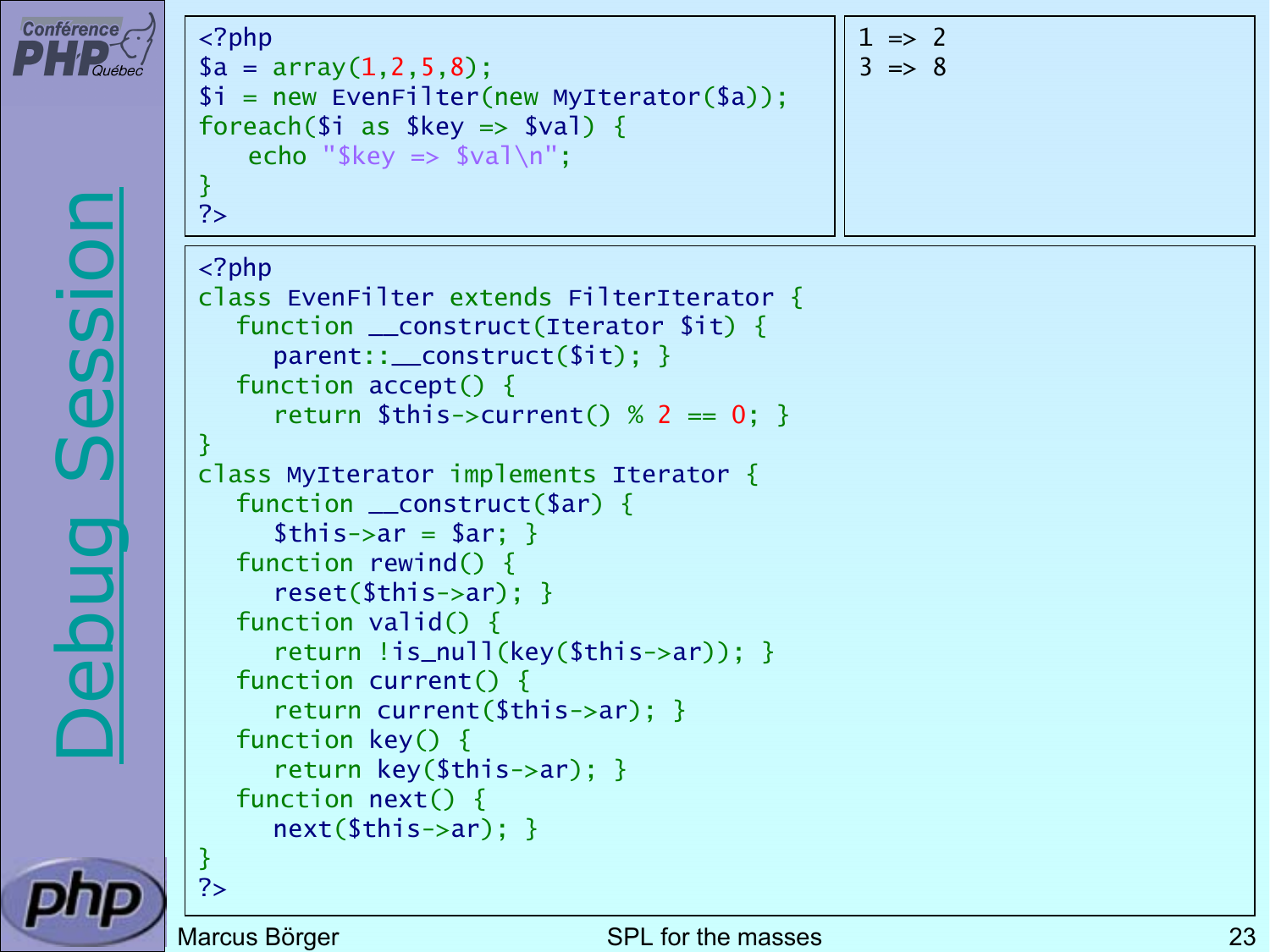

# Filtering

 $\Delta$ 

#### Using a FilterIterator

```
<?php
class MenuFilter extends FilterIterator
   implements RecursiveIterator
{
   function __construct
(Menu $m) {
      parent::__construct
($m);
   }<br>}
   function accept() {
      return $this->current()->isVisible();
   }<br>}
   function hasChildren() {
      return $this->current()->hasChildren()
          && $this->current()->isActive();
   }
   function getChildren() {
      return new MenuFilter
($this->current());
   }
}<br>}
?>
```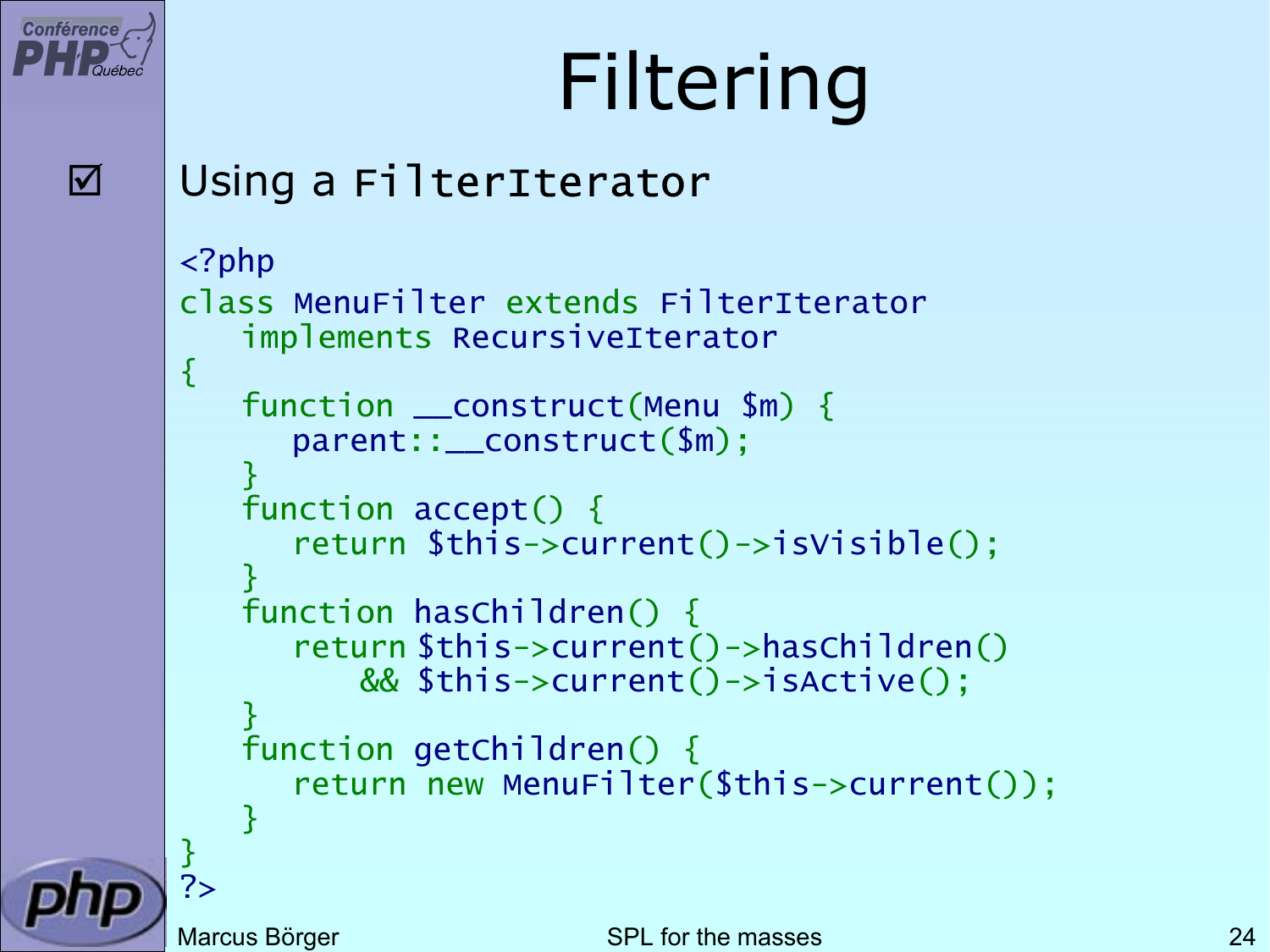## Putting it together

```
Make MenuOutput operate on MenuFilter
```
- $\mathcal{P}$  Pass a Menu to the constructor (guarded by type hint)
- ) Create a MenuFilter from the Menu
- ) MenuFilter implements RecursiveIterator

```
<?php
class MenuOutput extends RecursiveIteratorIterator
{
   function __construct(Menu $m) {
       parent::__construct(new MenuFilter($m));
   }<br>}
   function beginChildren() { echo "<ul>\n";
   }<br>}
   function endChildren() {
      echo "</ul>\n";
   }<br>}
}<br>}
?>
```
 $\overline{\mathbf{M}}$ 

**Conférence**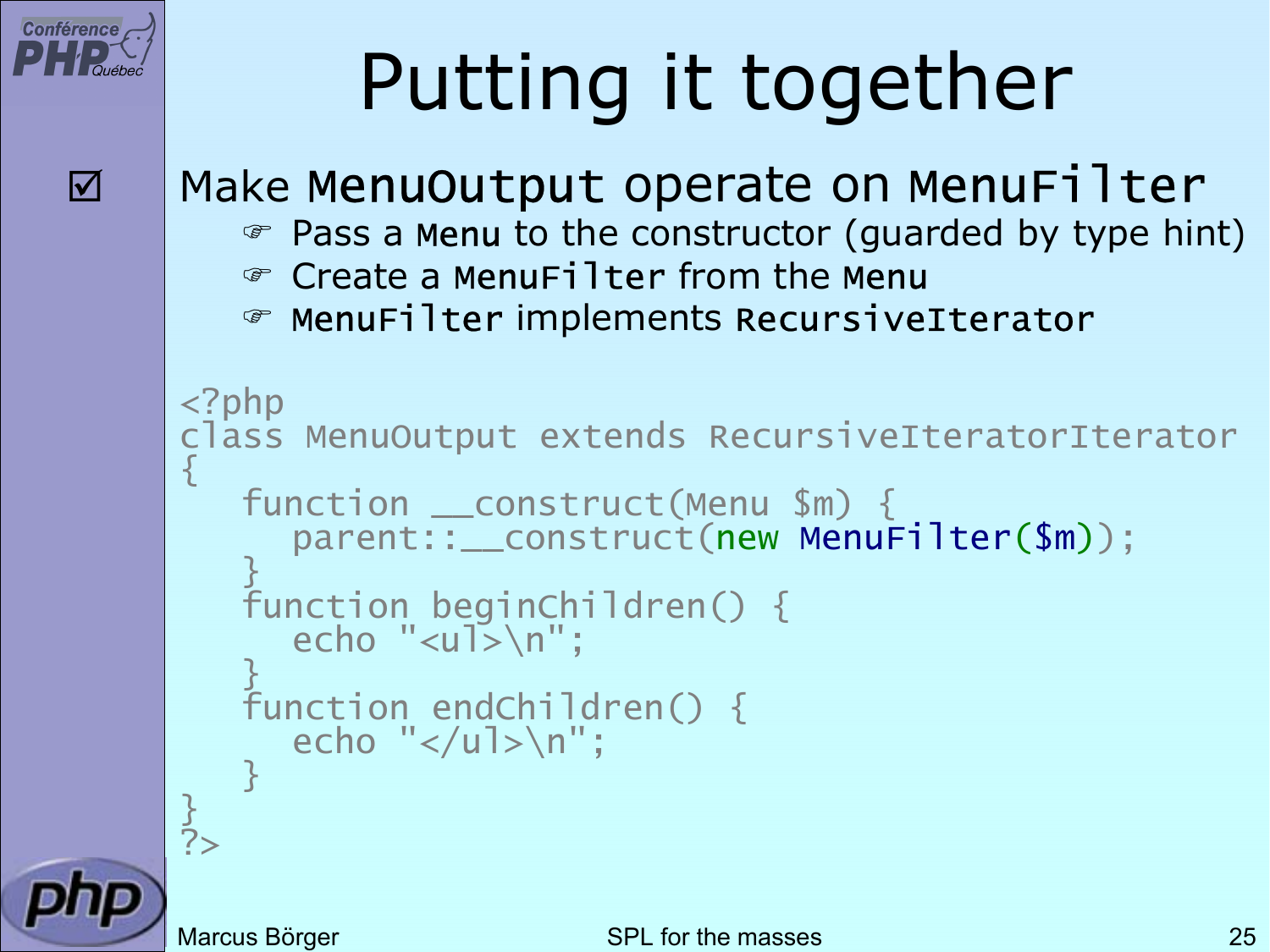

### What now

- $\overline{\mathbf{M}}$  $\overline{\mathbf{M}}$
- If your menu structure comes from a database If your menu structure comes from XML
	- $\textcircled{\ensuremath{\mathcal{C}}}$  You have to change Menu
	- $\circledast$  Detection of recursion works differently
	- ) No single change in MenuOutput needed ) No single change in MenuFilter needed

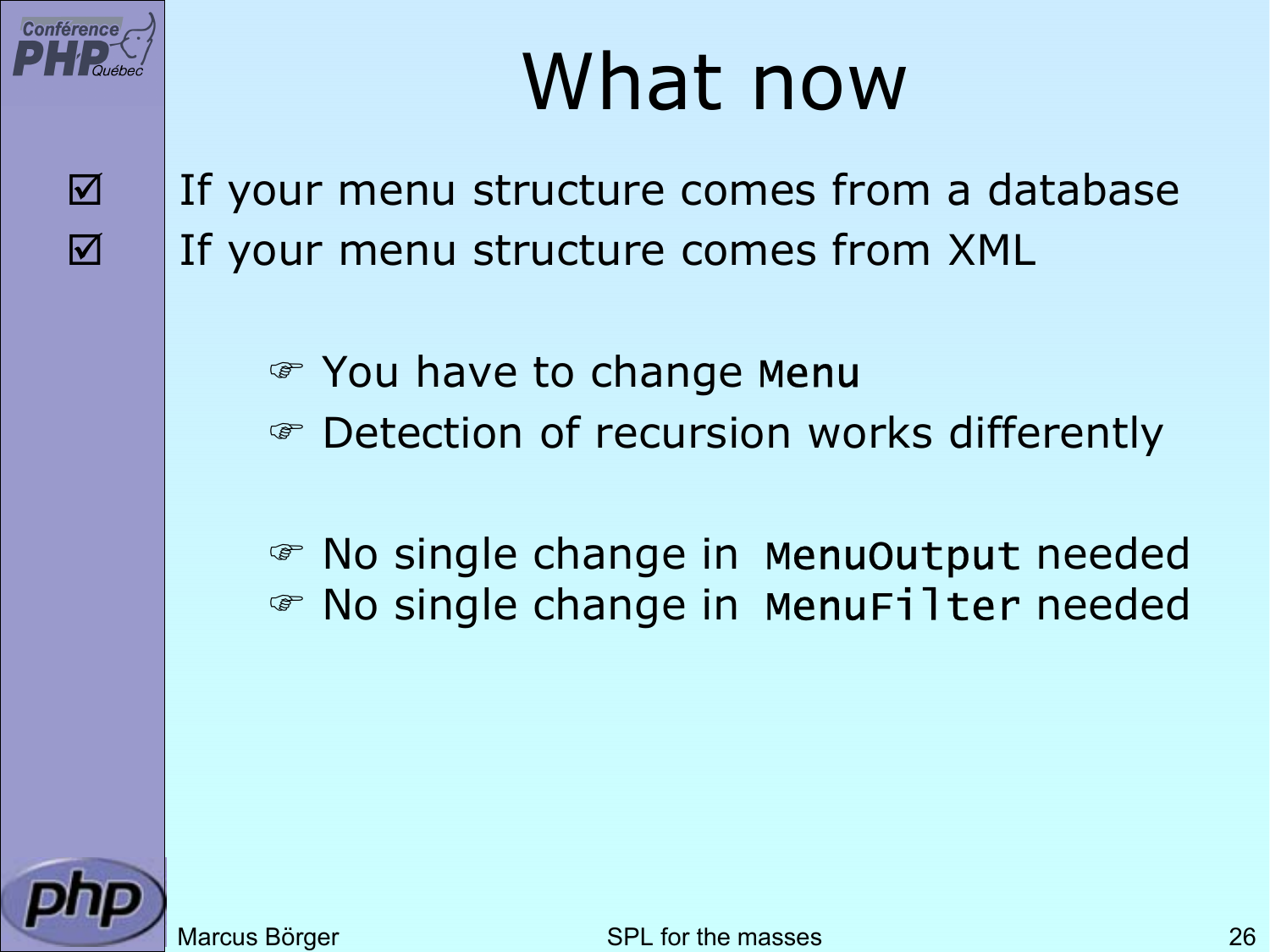

## Using XML

 $\Delta$ 

#### Change Menu to inherit from SimpleXMLIterator

```
<?php
class Menu extends SimpleXMLIterator
\{static function factory
($xml
)
   {5}return simplexml_load_string
($xml, 'Menu');
   }
   function isActive() {
      return $this
['active']; // access attribute
   }
   function isVisible() {
      return $this
['visible']; // access attribute
   }
   // getChildren already returns Menu instances
}
?>
```
Marcus Börger National SPL for the masses 27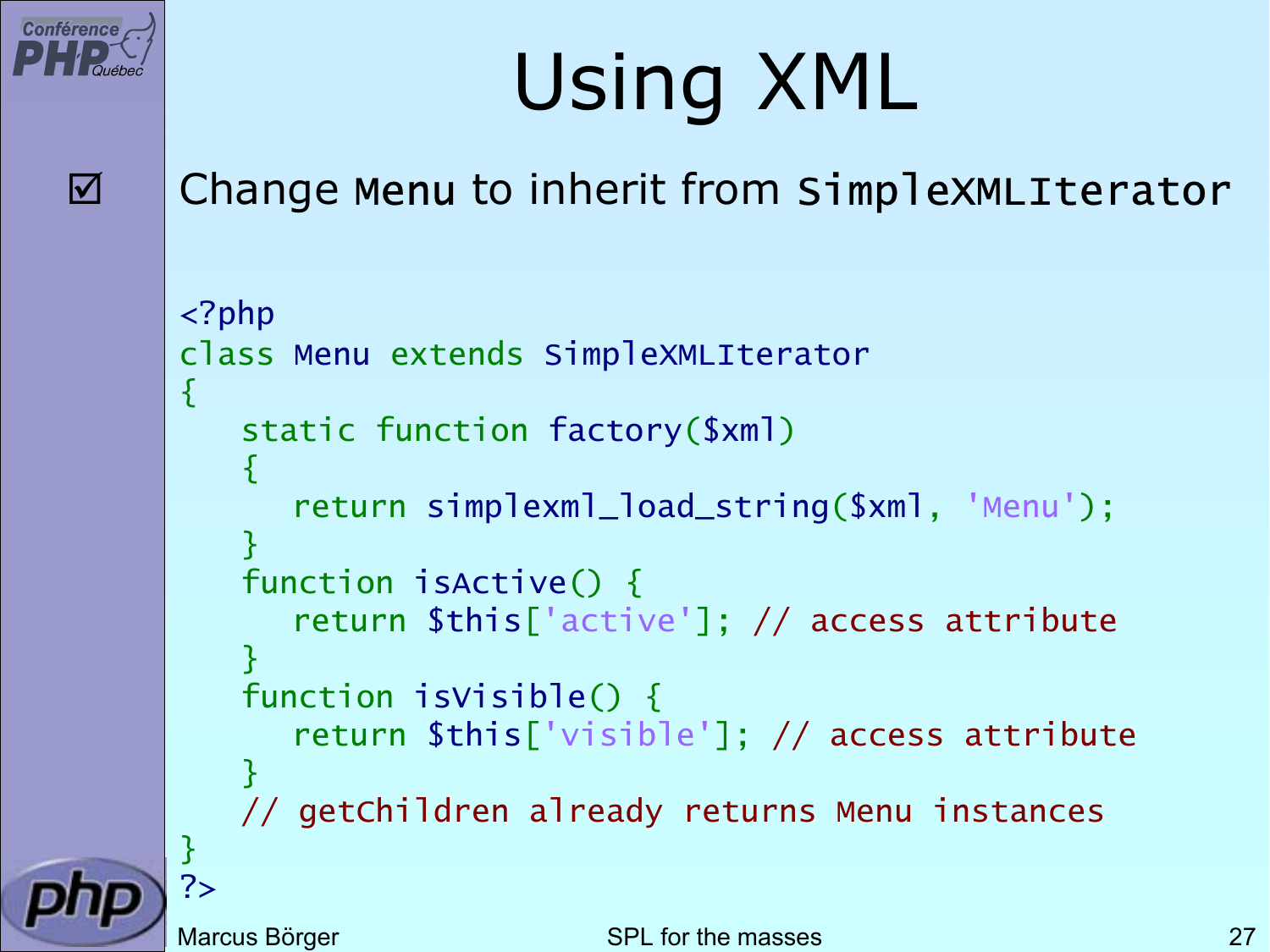

# Using PDO

Change Menu to read from database

) PDO supports Iterator based access ) PDO can create and read into objects **PDO will be integrated into PHP 5.1 <sup>®</sup> PDO is under heavy development** 

```
<?php
$db = new PDO("mysq]: //...");
$stmt
= $db->prepare
("SELECT ... FROM Menu ...", "Menu");
foreach($stmt->execute() as $m) {
      // fetch now returns Menu instances
      echo $m; // call $m->__toString()
}<br>}
?>
```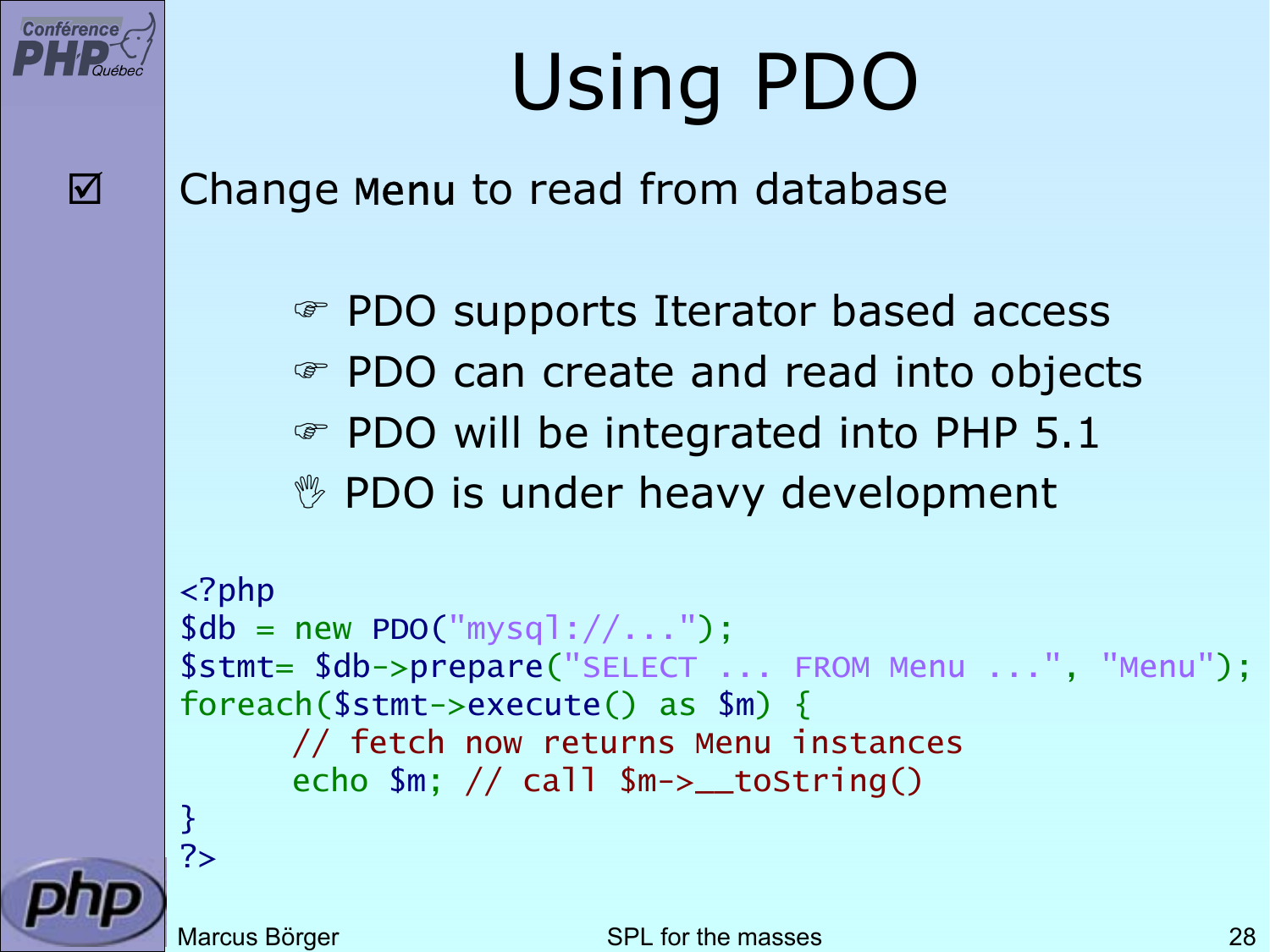

## Filtering

 $\overline{\mathbf{M}}$ 

 An OuterIterator may not pass data from its InnerIterator directly

Example:

Provide a 404 handler that looks for similar pages

⊠ Use a RecursiveDirectoryIterator to test all files  $\boxtimes$  Use a FilterIterator to skip all files with low similarity

 $\boxtimes$  Sort by similarity -> convert iterated data to array

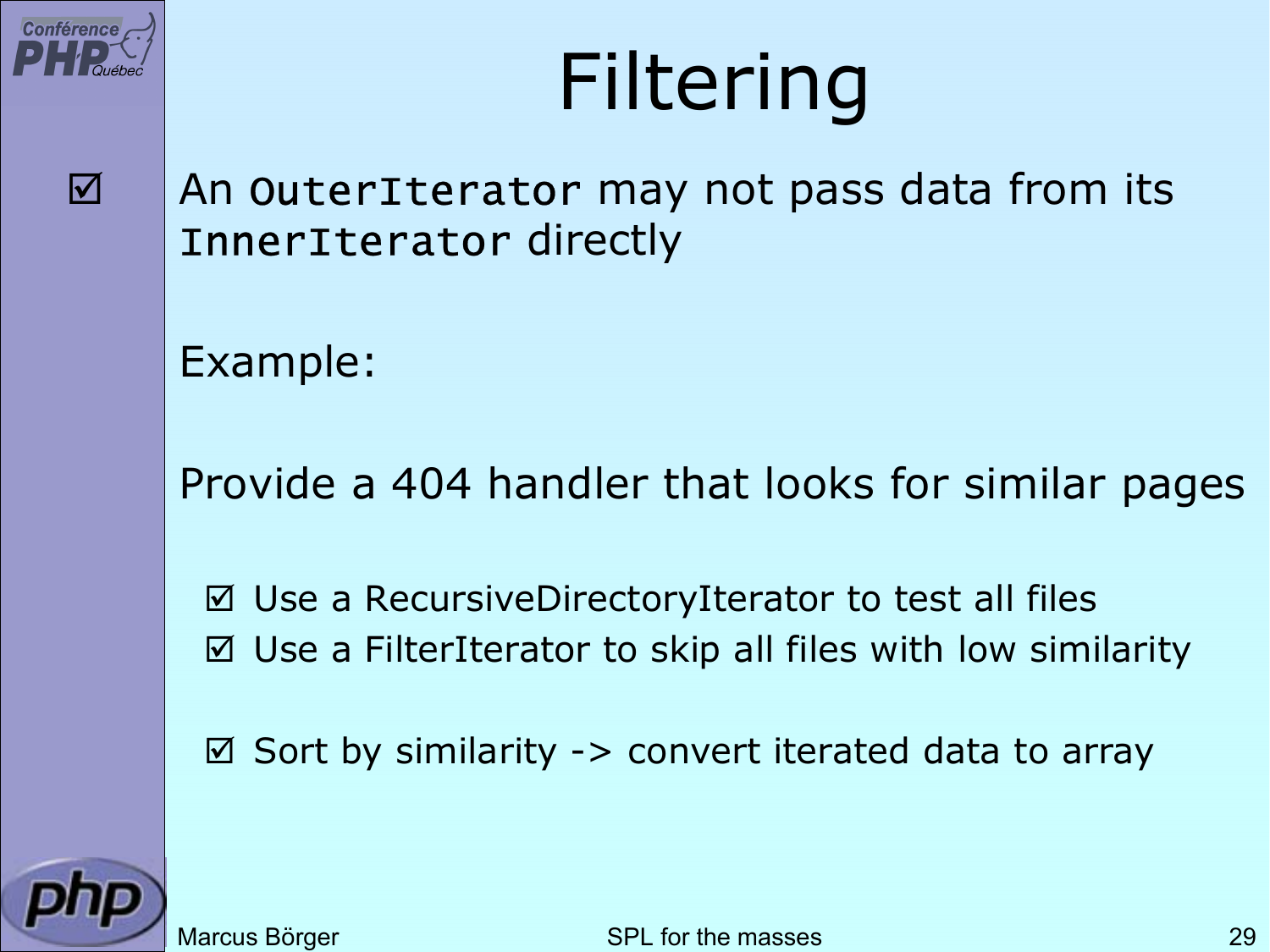

## Looking for files

#### In PHP 4 you would use standard dir funcs

```
function search
($path, $search, $limit, &$files) {
   if ($dir = @opendir($path)) {
      while (($found 
= readdir
($dir) !== false) {
         switch(filetype
("$path/$found")) {
         case 'file':
             if (($s
=similariry
($search, $found)) >= $limit) {
                $files
["$path/$found"] = $s;
            }
            break;
         case 'dir':
            if ($found != '.' && $found != '..') {
                search
("$path/$found", $search, $limit, $files);
            }<br>}
            break;
         }
      }
      closedir
($dir);
  }
}<br>}
```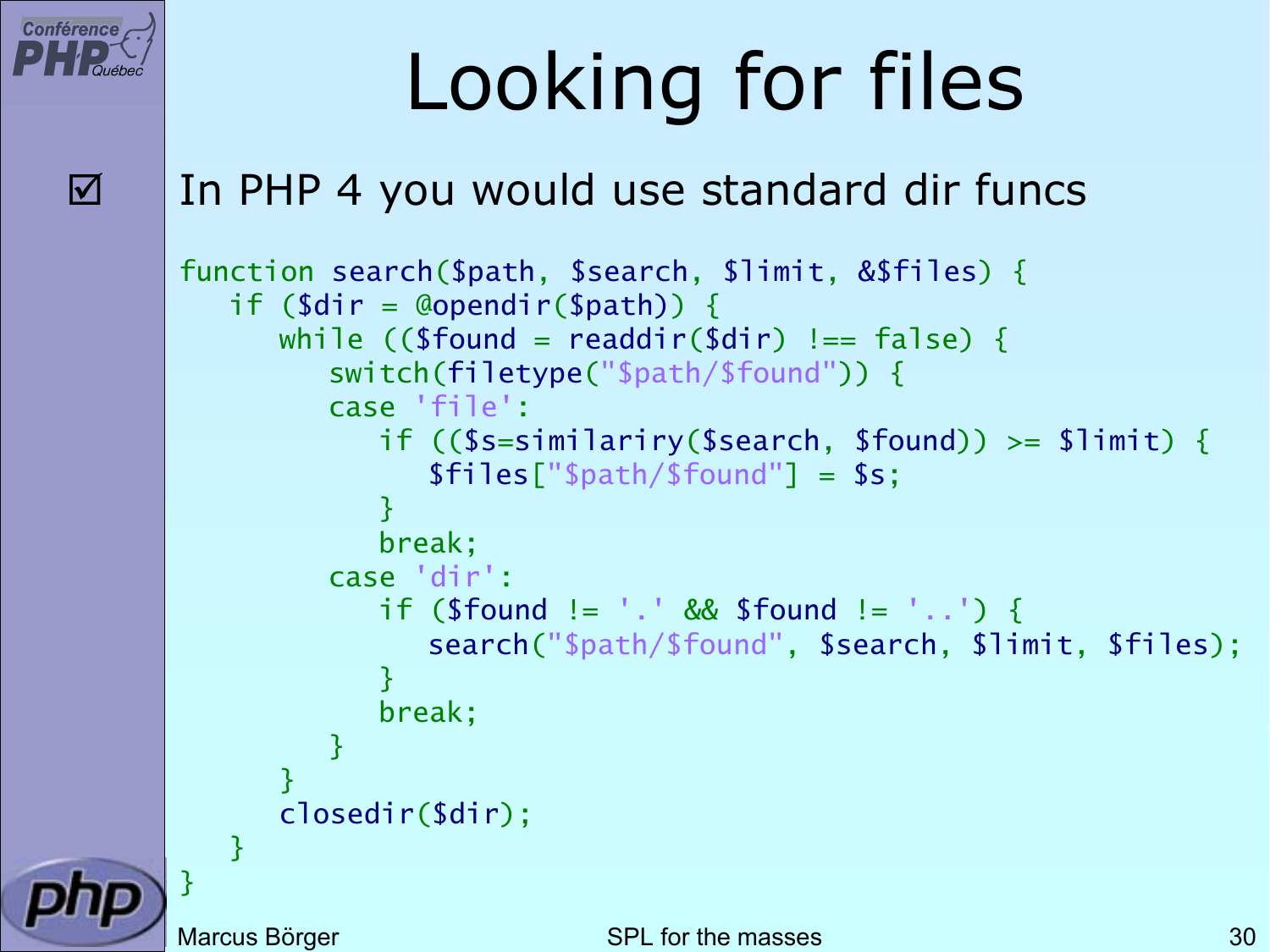

## Looking for files

#### PHP 5 offers RecursiveDirectoryIterator

```
class FindSimilar extends FilterIterator
{
  protected $search, $limit, $key;
   function __construct
($root, $search, $limit) {
      parent::__construct
(
         new RecursiveIteratorIterator
(
            new RecursiveDirectoryIterator
($root)));
      $this->search 
= $search;
      $this->limit 
= min
(max
(
0, $limit), 100);
  }
  function current() {
      return similarity
($this->search, $this->current()); 
   }
  function key() {
      return $this->getSubPathname();
   }<br>}
   function accept() {
      return $this->isFile() && this->current()>=$this->limit;
  }
```
}<br>}

Marcus Börger SPL for the masses 31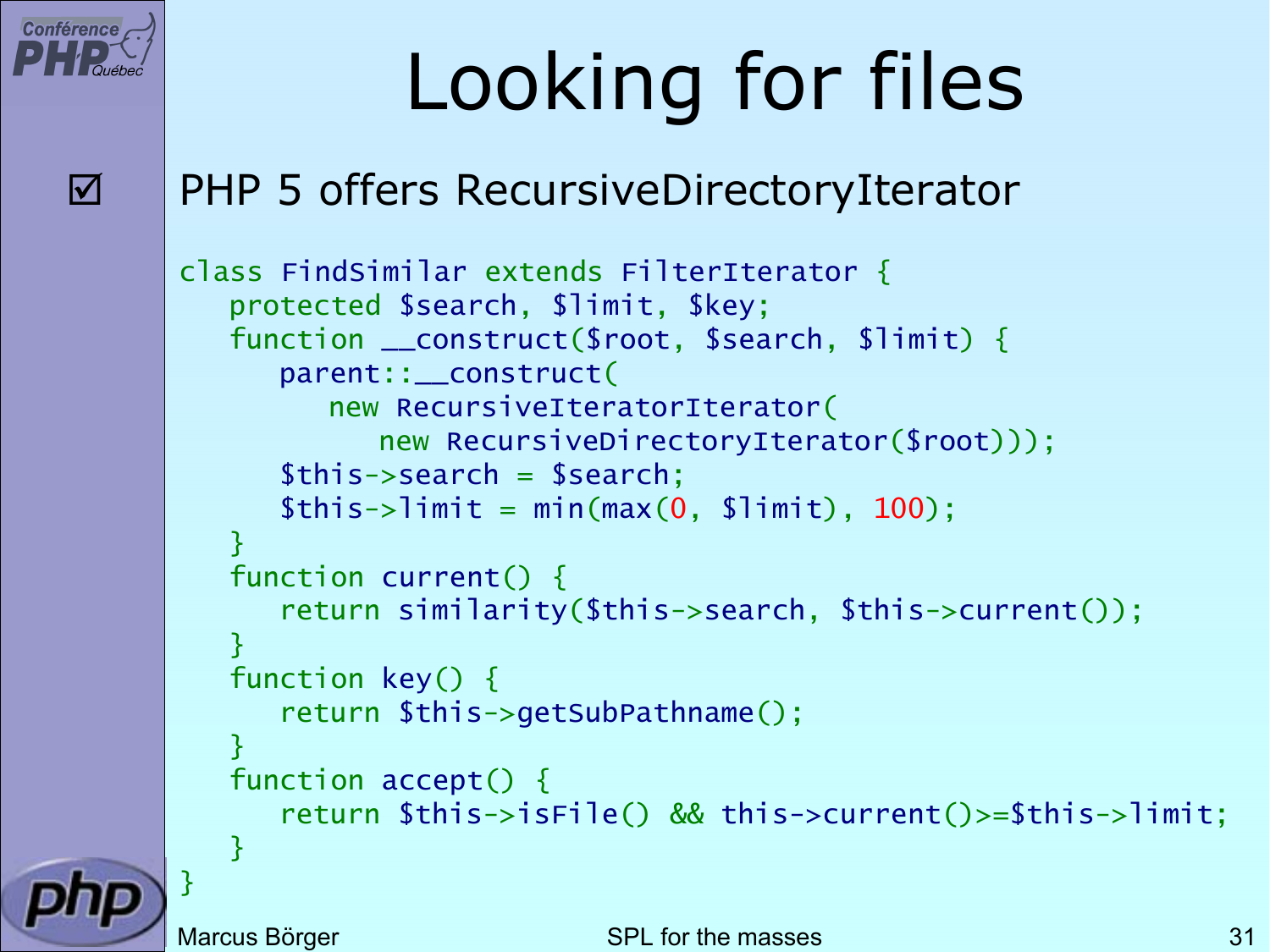

# Error404.php

 $\overline{\mathbf{M}}$ 

#### Displaying alternatives in an error 404 handler

```
<html><head><title>File not found</title></head>
<body>
<?php
if (array_key_exists
('missing', $_REQUEST)) {
   $missing = urldecode
($_REQUEST
['missing']);
   url_split
($missing, $protocol, $host, $path, $ext, $query);
   $files = iterator_to_array
($path, $missing, 35);
   asort
($files);
   foreach($files as $file => $similarity) {
      echo "<a href='" . $file . "'>";
      echo $file . " [" . $similarity . "%]</a><br/>>br/>";
   }
} else {
   echo "No alternatives were found\n";
}<br>}
?</body>
</html>
```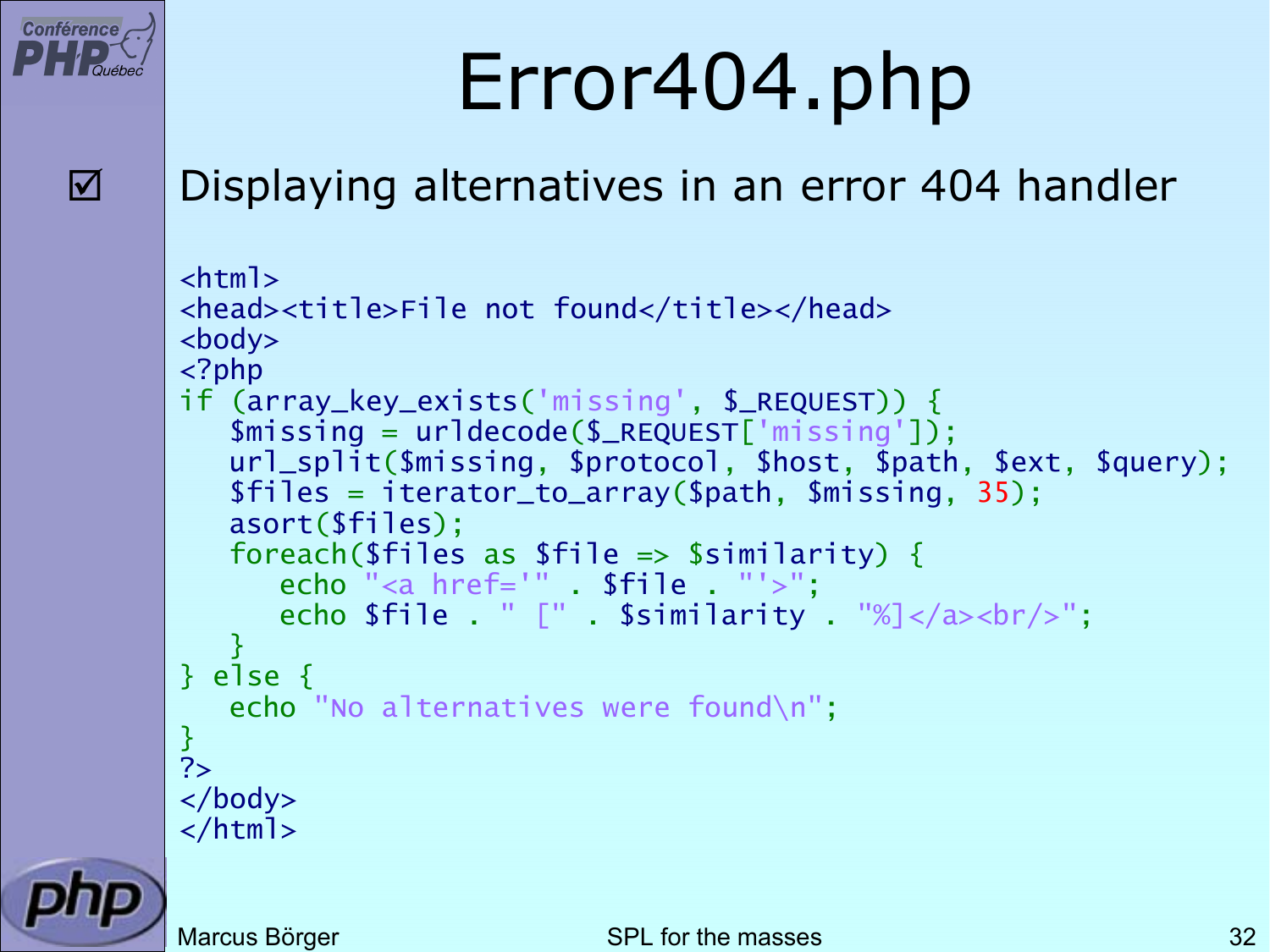

 $\overline{\mathbf{M}}$ 

 $\overline{\mathbf{M}}$ 

## Conclusion so far

- $\overline{\mathbf{M}}$  Iterators require a new way of programming
	- Iterators allow to implement algorithms abstracted from data
	- Iterators promote code reuse
	- Some things are already in SPL  $\boxtimes$  Filtering  $\sqrt{ }$  Handling recursion
		- $\triangledown$ Limiting

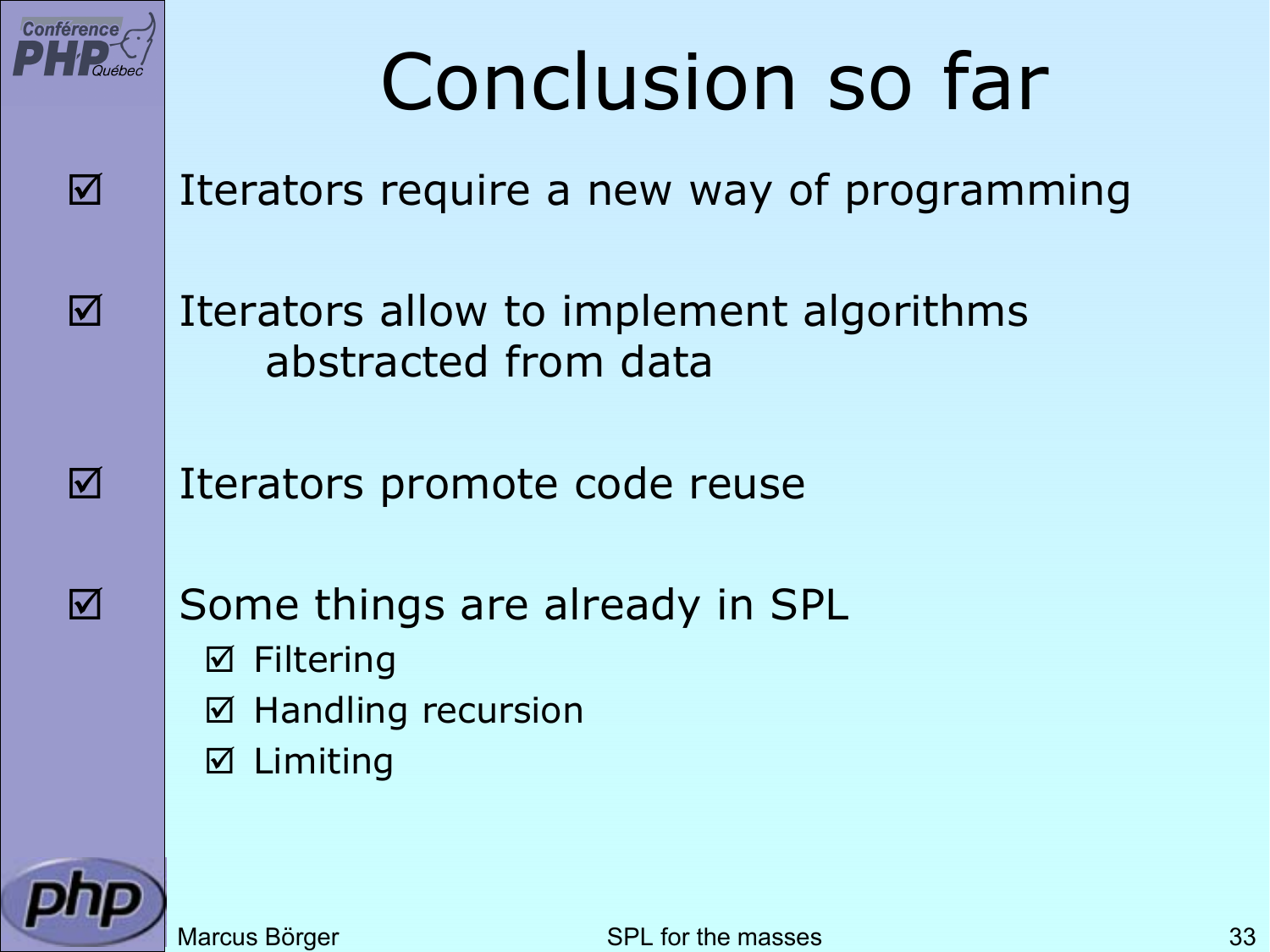

### Dynamic class loading

 $\overline{\mathbf{M}}$ 

⊠ |\_\_autoload() is good when you're alone  $\sqrt{ }$  Requires a single file for each class  $\vert \triangledown$  Only load class files when necessary ⊠ No need to parse/compile unneeded classes  $\boxtimes$  No need to check which class files to load

**E Additional user space code** 

 $\mathbf{R}$ Only one single loader model is possible



Marcus Börger National SPL for the masses 34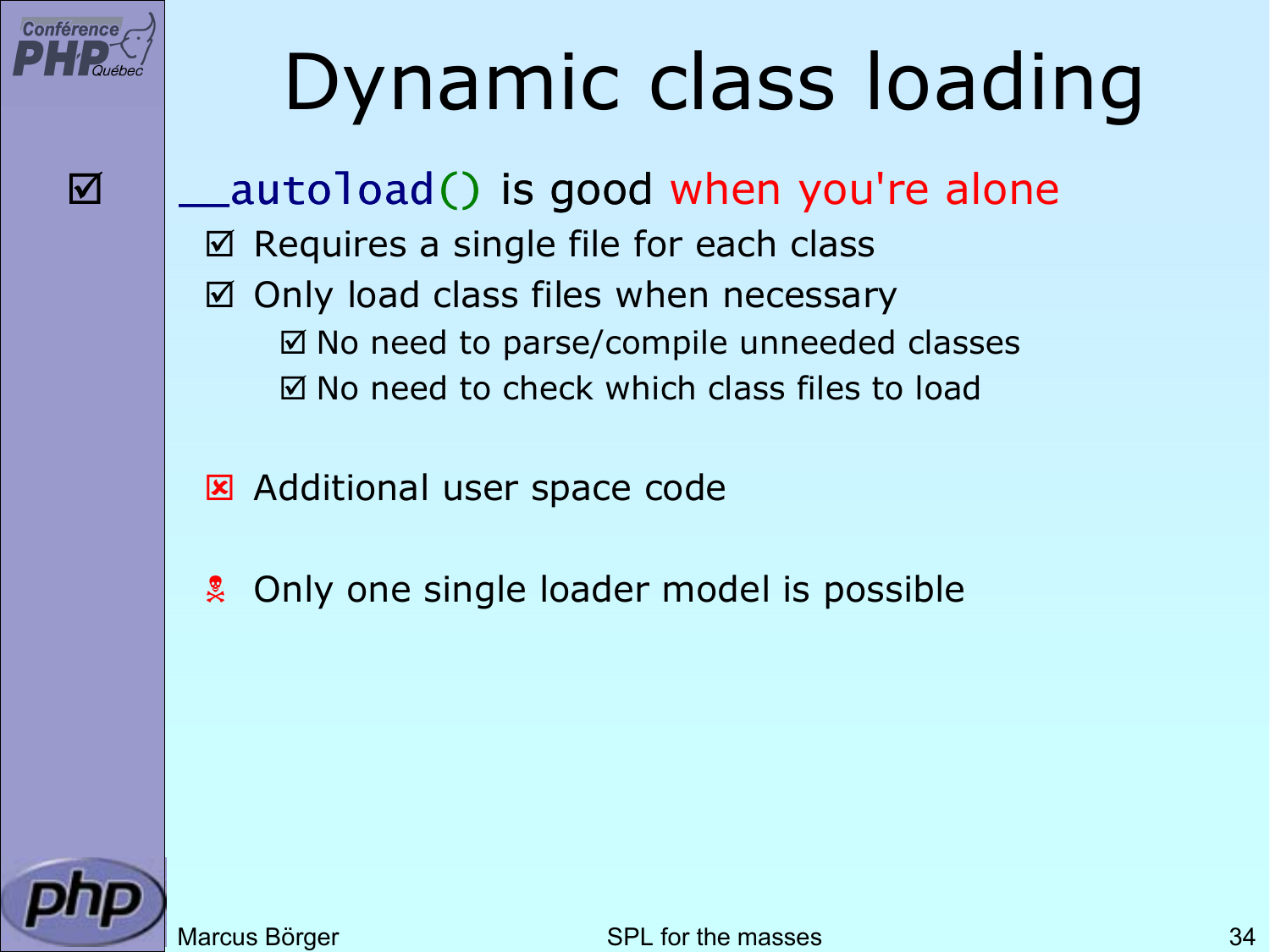

#### \_\_autoload & require\_once

```
 Store the class loader in an include file
 ⊠ In each script:
   require_once('<path>/autoload.inc')
 \boxtimes Use INI option:
   auto_prepend_file=<path>/autoload.inc
<?php
function __autoload
($class_name
)
{
   require_once
(dirname
(__FILE__) . '/' .
   $class_name . '.p5c');
<u>}</u>
?>
```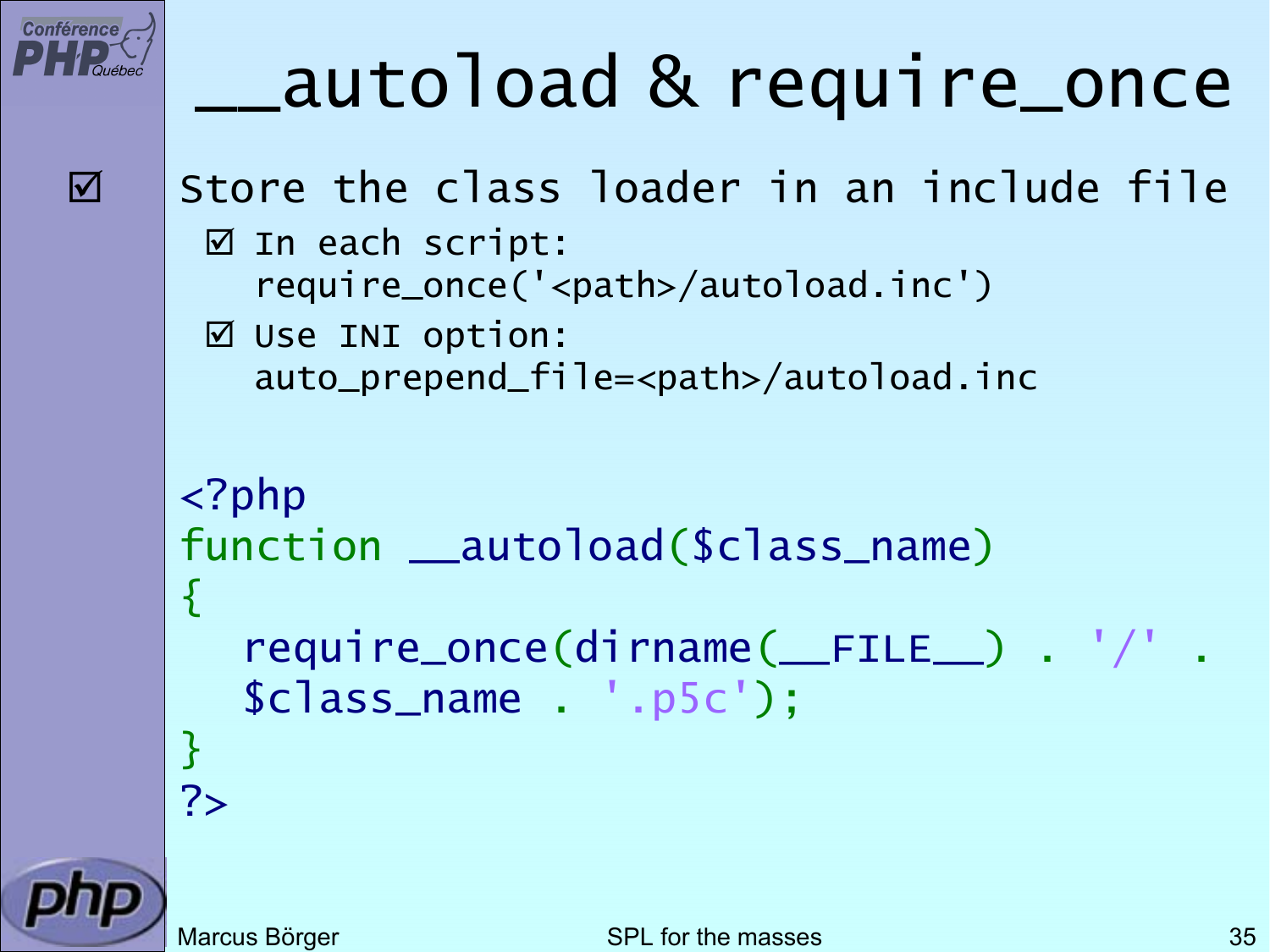# SPL's class loading

- Supports fast default implementation ⊠ Look into path's specified by INI option include\_path  $\boxtimes$  Look for specified file extensions (.inc, .inc.php)
- $\overline{\mathbf{M}}$  Ability to register multiple user defined loaders
	- Overwrites ZEND engine's autoload() cache ⊠ You need to register \_\_autoload if using spl's autoload
		- <?php spl\_autoload\_register ('spl\_autoload'); spl\_autoload\_register ('\_\_autoload'); ?>



 $\overline{\mathbf{M}}$ 

**Conférence** 

 $\overline{\mathbf{M}}$ 

Marcus Börger SPL for the masses 36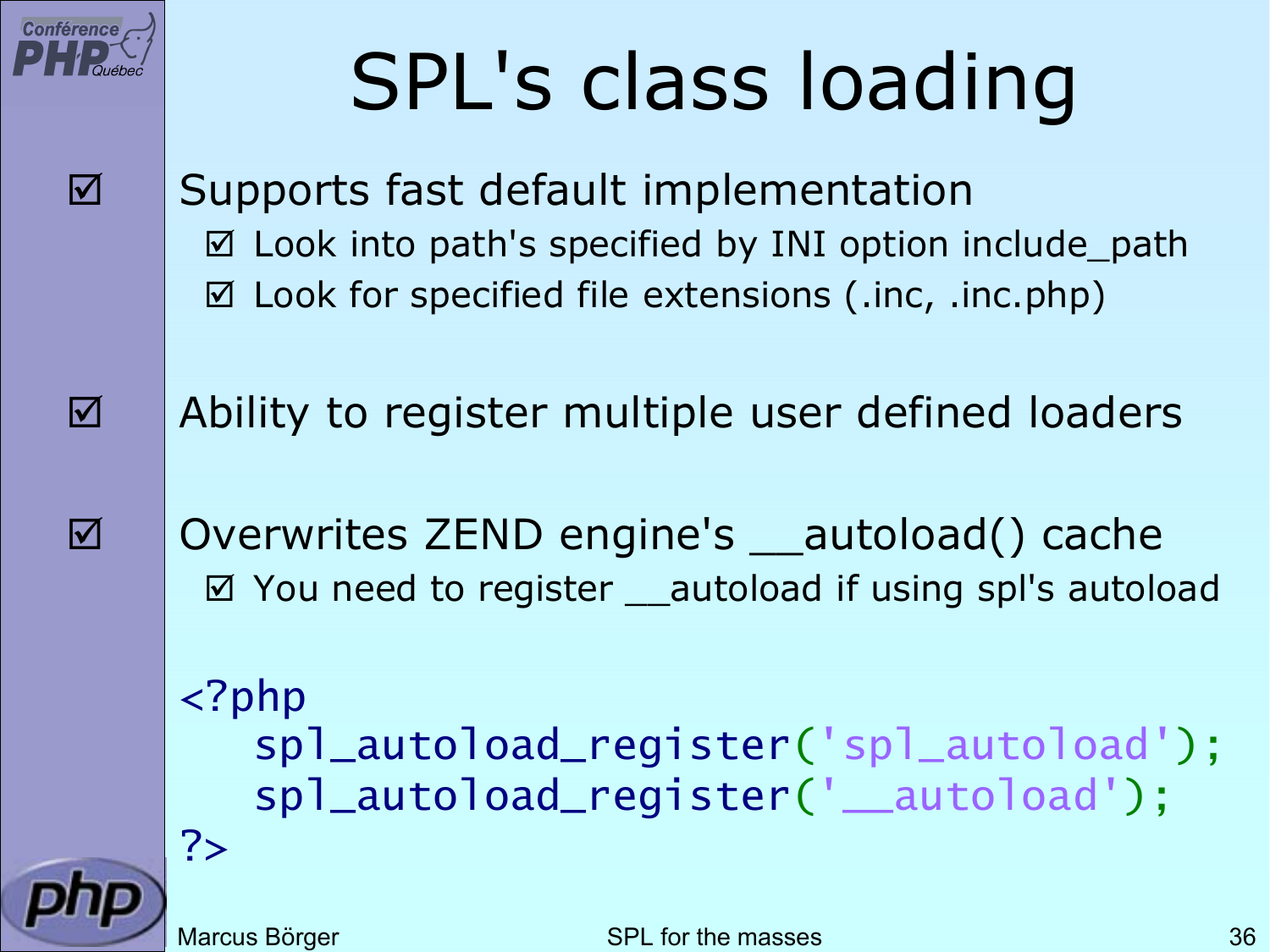# SPL's class loading

- ⊠ |spl\_autoload(\$class\_name) Load a class though registered class loaders Fast c cod eimplementation
- ⊠ |spl\_autoload\_extensions([\$extensions]) Get or set files extensions
- ⊠ |spl\_autoload\_register(\$loader\_function) Registers a single loader function
- ⊠ |spl\_autoload\_unregister(\$loader\_function) Unregister a single loader function
	- spl\_autoload\_functions() List all registered loader functions

 $\overline{\mathbf{M}}$ 

**Conférence** 

 $\overline{\mathbf{M}}$ 

 $\overline{\mathbf{M}}$ 

 $\overline{\mathbf{M}}$ 

 $\overline{\mathbf{M}}$ 

 $\overline{\mathbf{M}}$ 

Marcus Börger SPL for the masses 37 ⊠ |spl\_autoload\_call(\$class\_name) Load a class though registered class loaders Use spl\_autoload() as fallback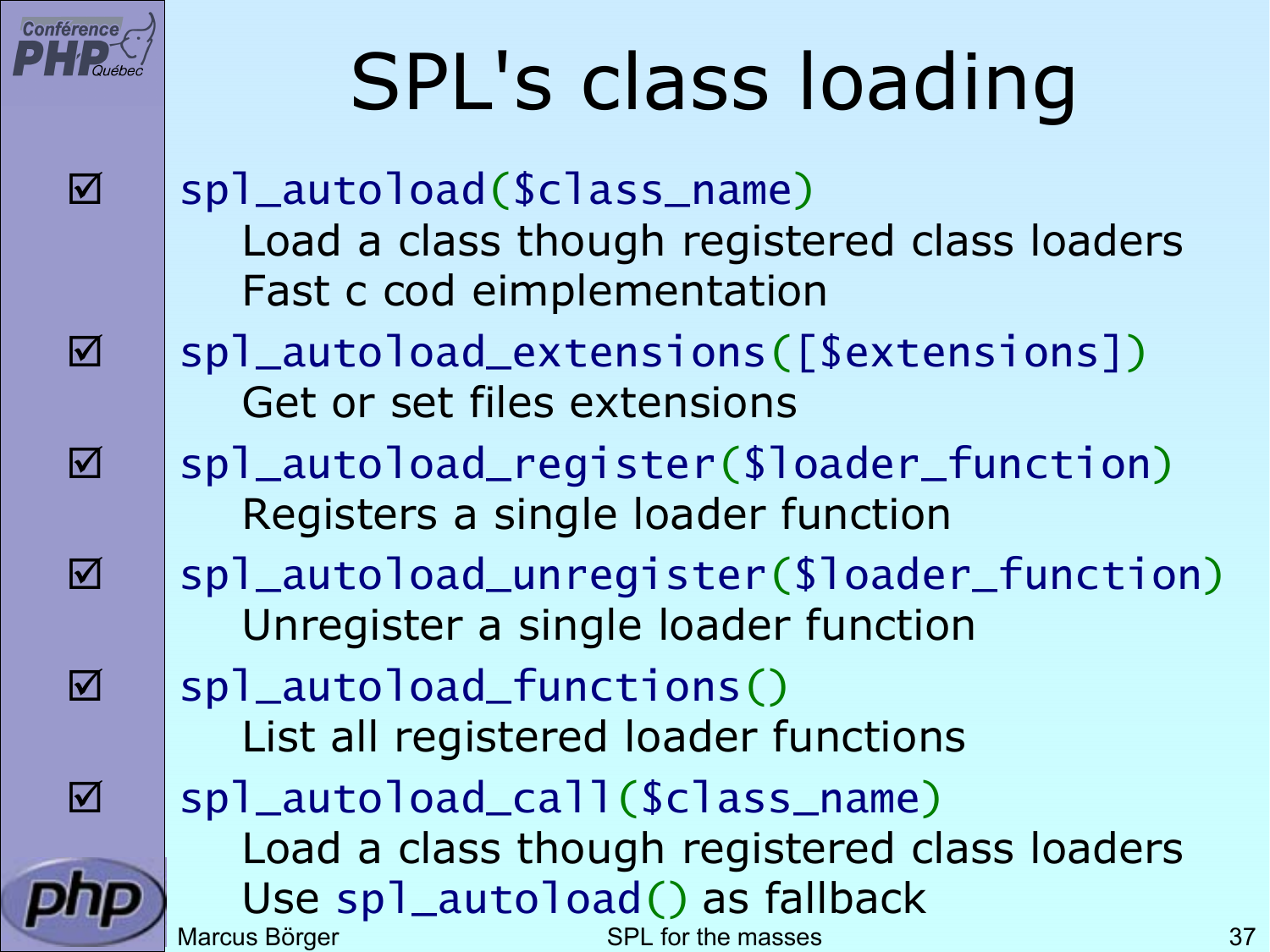

### Exceptions



#### Respect these rules

- 1. Exceptions are exceptions
- 2. Never use exceptions for control flow
- 3. Never ever use exceptions for parameter passing



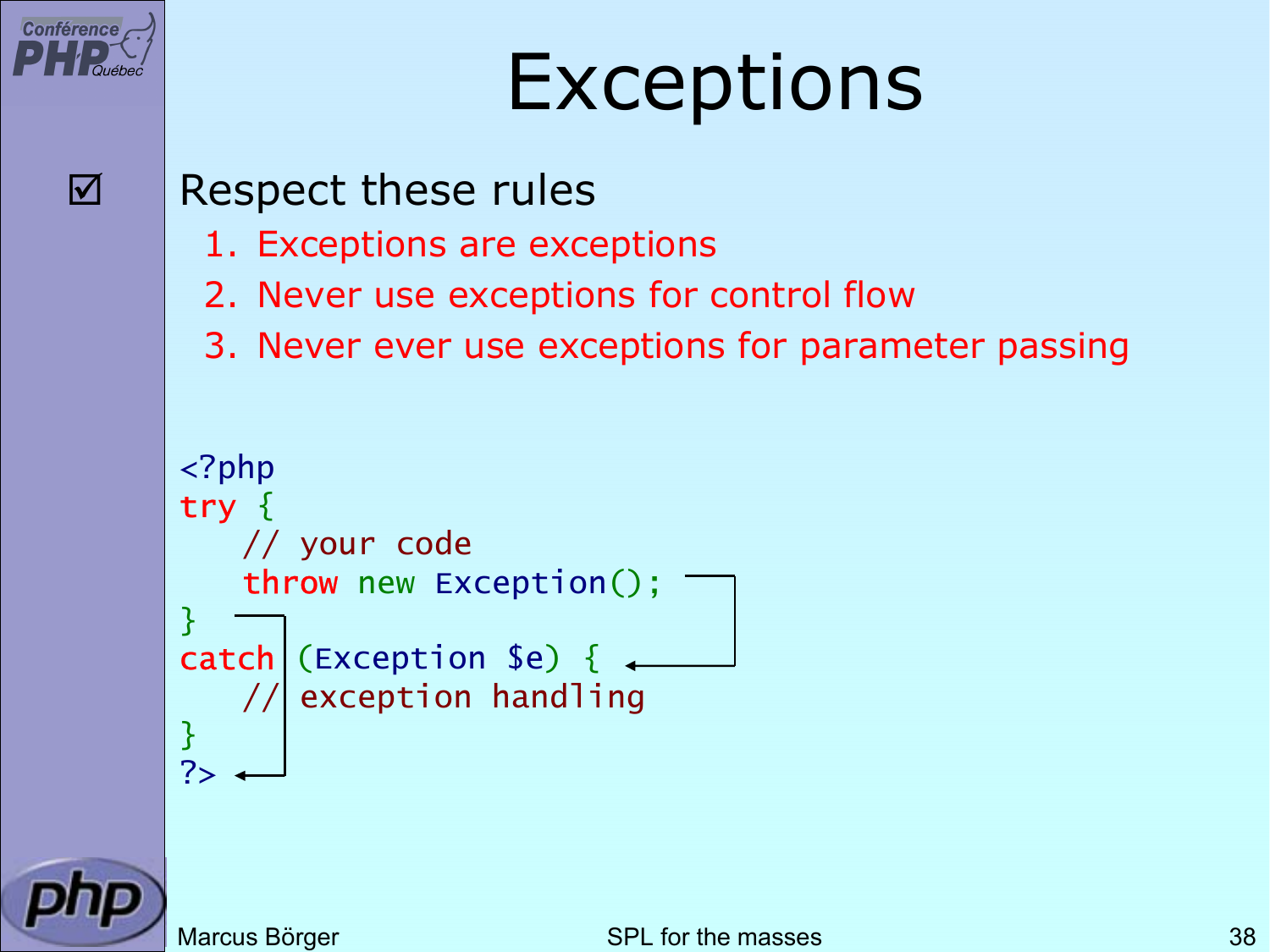

### Exception specialization

 $\overline{\mathbf{M}}$  $\Delta$ 

```
 Exceptions should be specialized
 Exceptions should inherit built in class exception
<?php
class YourException extends Exception 
{
}
try {
    // your code
    throw new YourException();
}<br>}
\text{catch} (YourException $e) {\leftarrowexception handling
}<br>}
catch (Exception $e) \{\leftarrow\}// exception handling
}
?>
```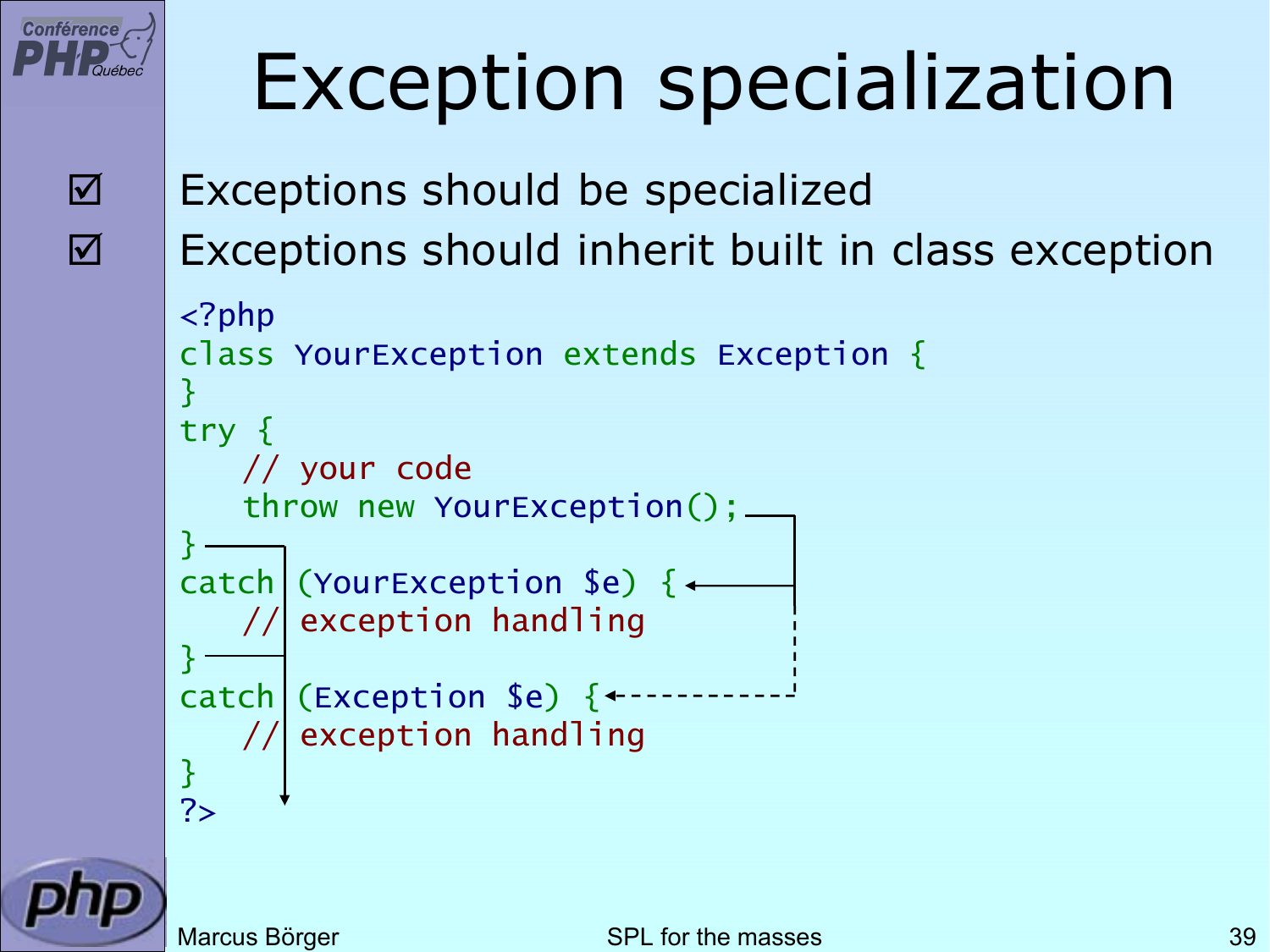

### Exception specialization

 $\Delta$  $\overline{\mathbf{M}}$ 

 Exception blocks can be nested Exceptions can be re thrown

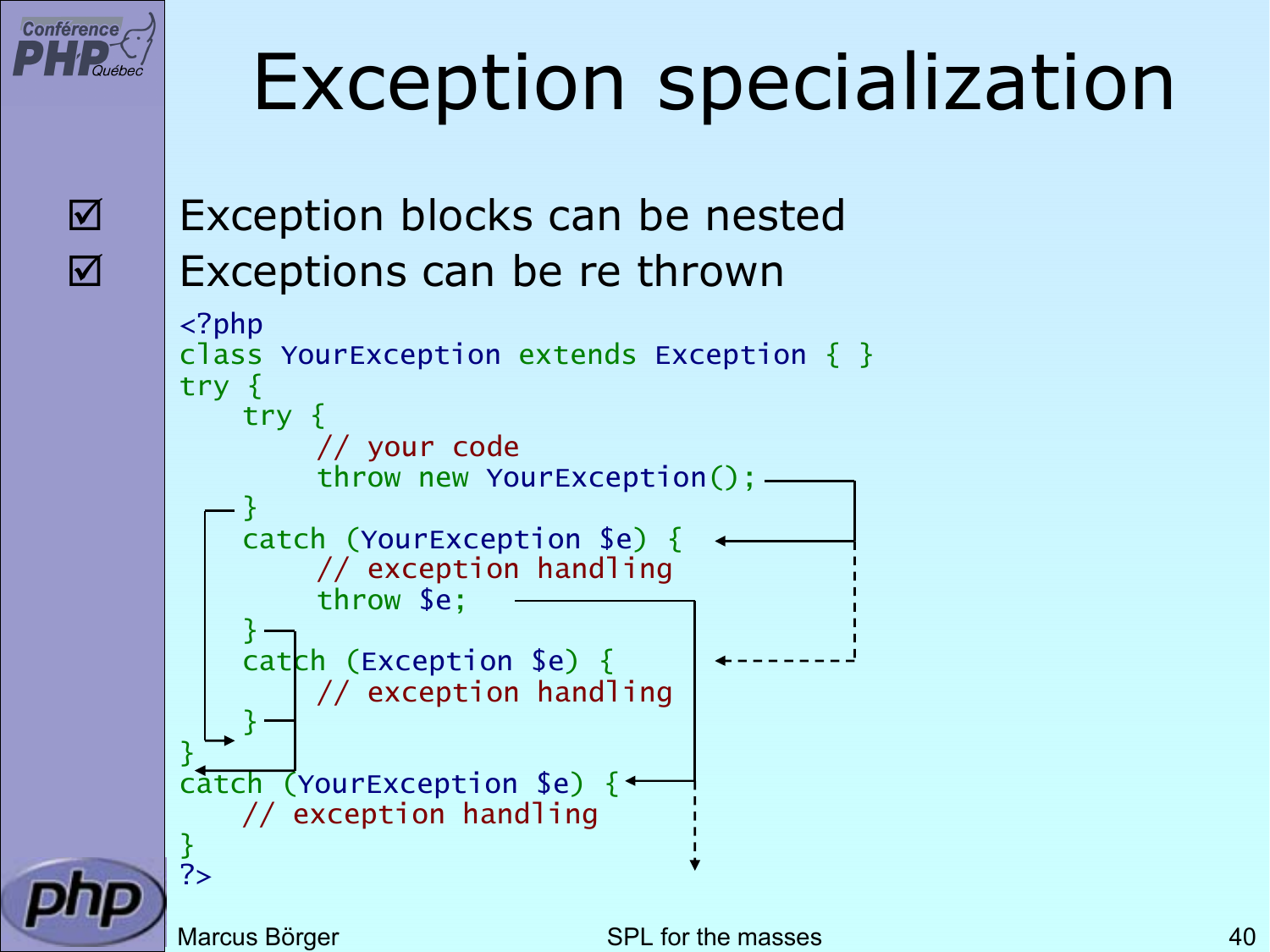

### Constructor failure

 $\overline{\mathbf{M}}$ 

 $\overline{\mathbf{M}}$ 

 Constructors do not return the created object Exceptions allow to handle failed constructors <?php class Object { function \_\_construct() { throw new Exception; } } try { \$o = new Object; } catch (Exception \$e) { echo "Object could not be instantiated\n"; }

?>

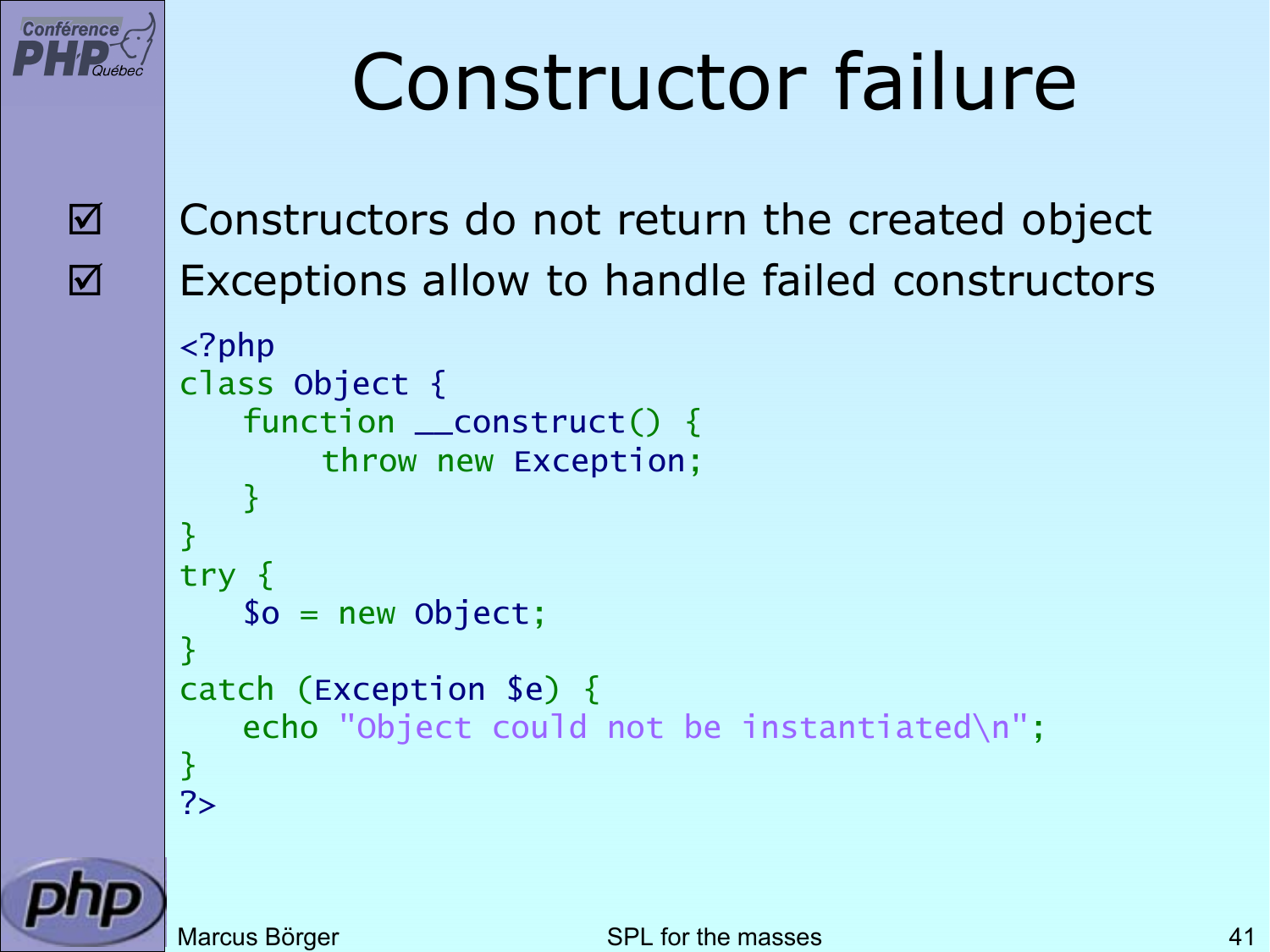

#### Convert Errors to Exceptions

Implementing PHP 5.1 class ErrorException

```
Marcus Börger SPL for the masses 42
<?php
class ErrorException extends Exception
{
 protected $severity;
  function __construct
($message, $code, $severity){
    parent::__construct
($message, $code);
    $this->severity = $severity;
  }<br>}
 function getSeverity() {
    return $this->severity;
  }<br>}
<u>}</u>
function ErrorsToExceptions
($severity, $message) {
  throw new ErrorException
($message, 
0, $severity);
}
set_error_handler
('ErrorsToExceptions');
?>
```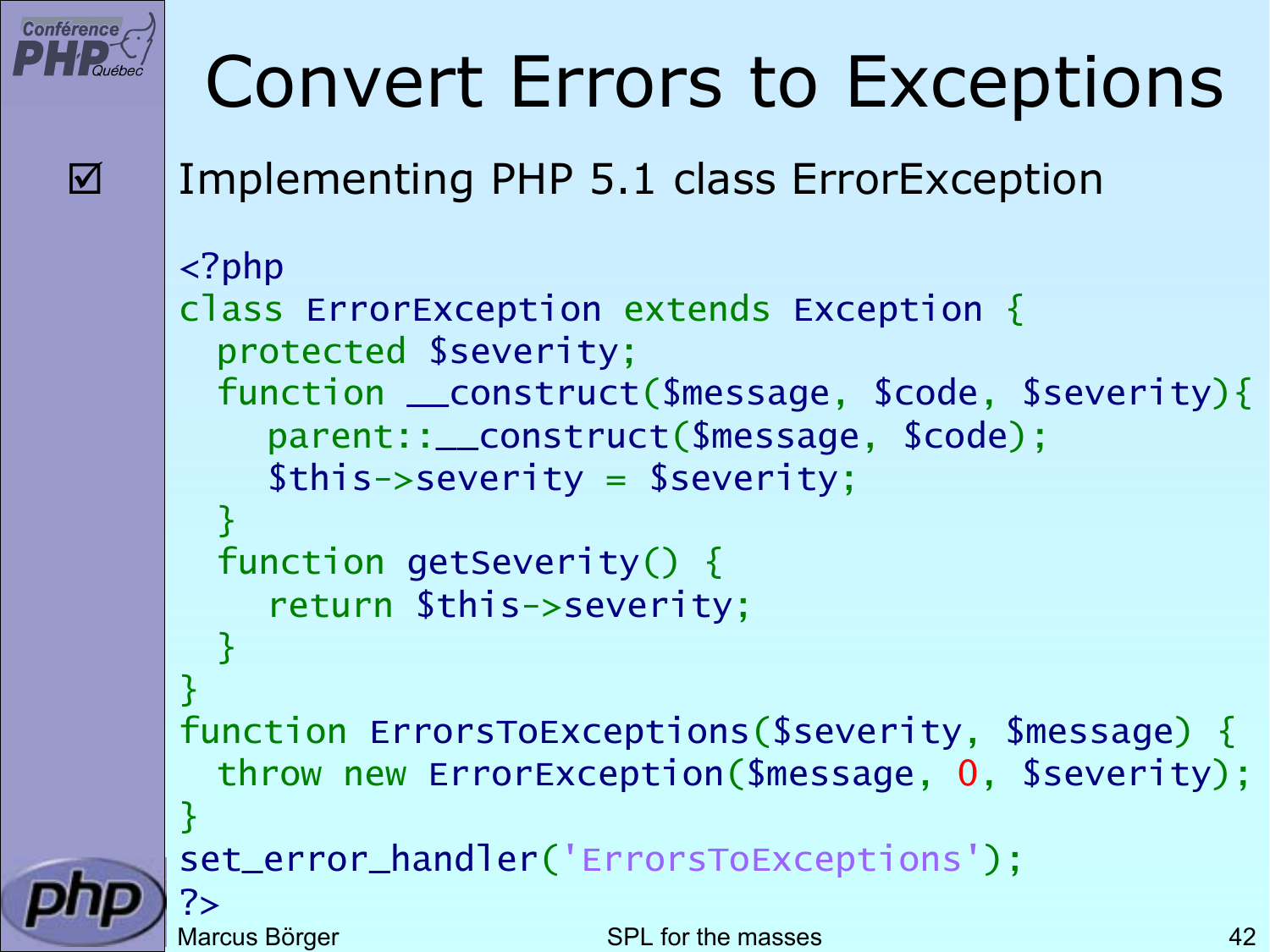

### SPL Exceptions

 $\overline{\mathbf{M}}$  $\overline{\mathbf{M}}$ 

#### SPL provides a standard set of exceptions Class Exception must be the root of all exceptions



Marcus Börger National SPL for the masses 1998 and 1998 and 1998 and 1998 and 1998 and 1998 and 1998 and 1998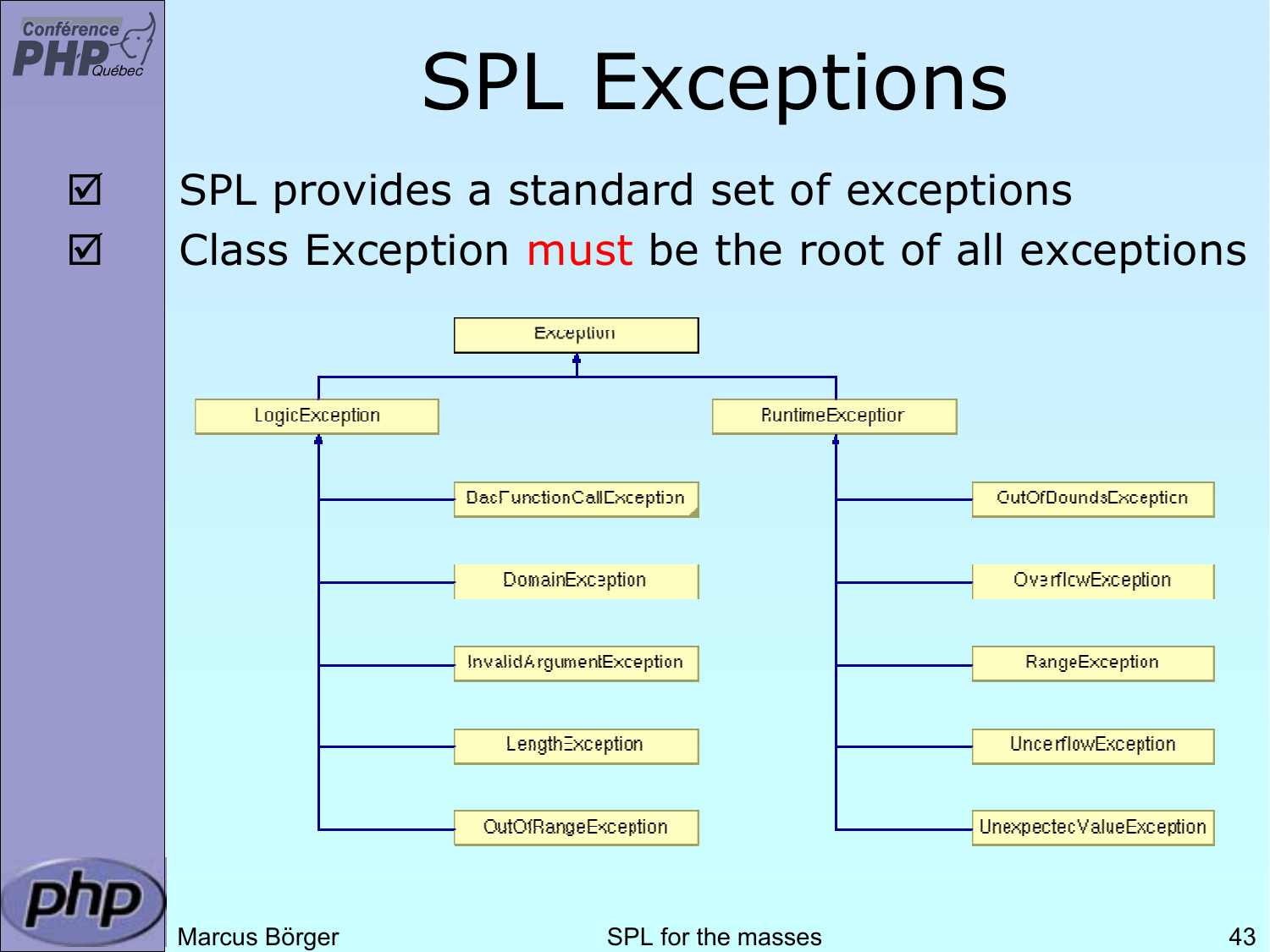

 $\Delta$ 

 $\overline{\mathbf{M}}$ 

# General distinguishing

#### LogicException

 $\rightarrow$  Anything that could have been detected at compile time or during application design

RuntimeException

 $\rightarrow$  Anything that is unexpected during runtime

 $\rightarrow$  Base Exception for all database extensions

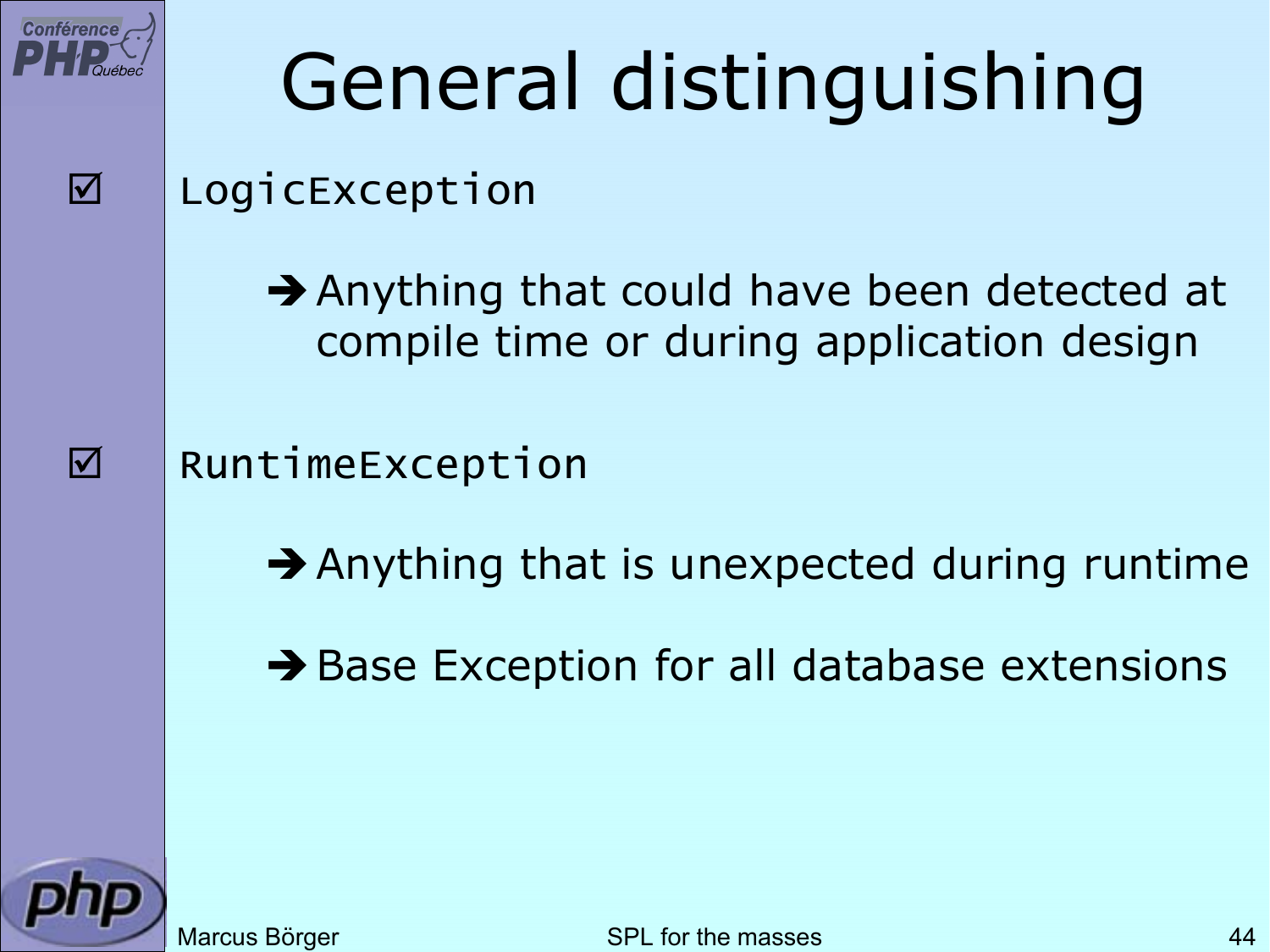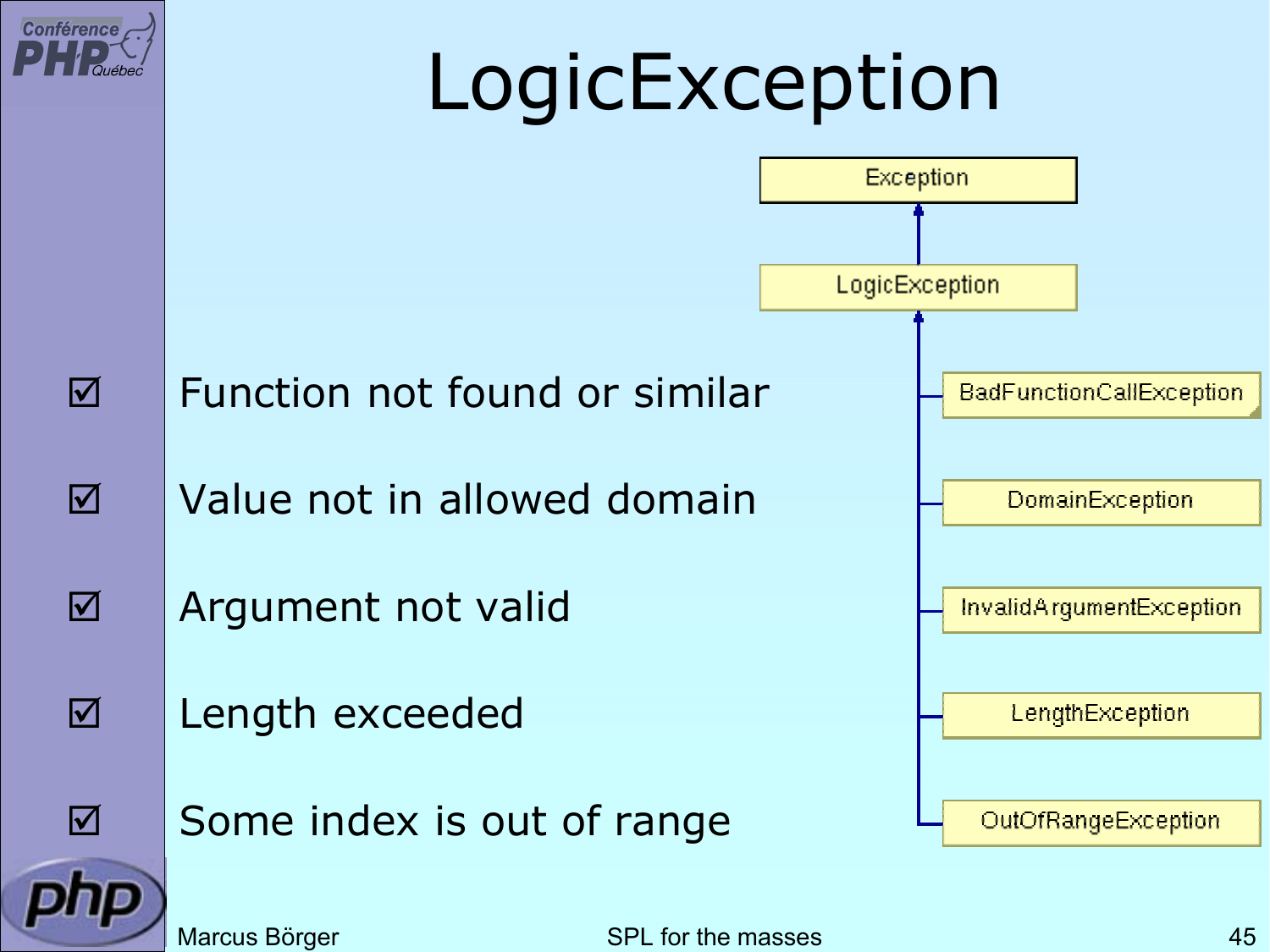

Marcus Börger National SPL for the masses 46